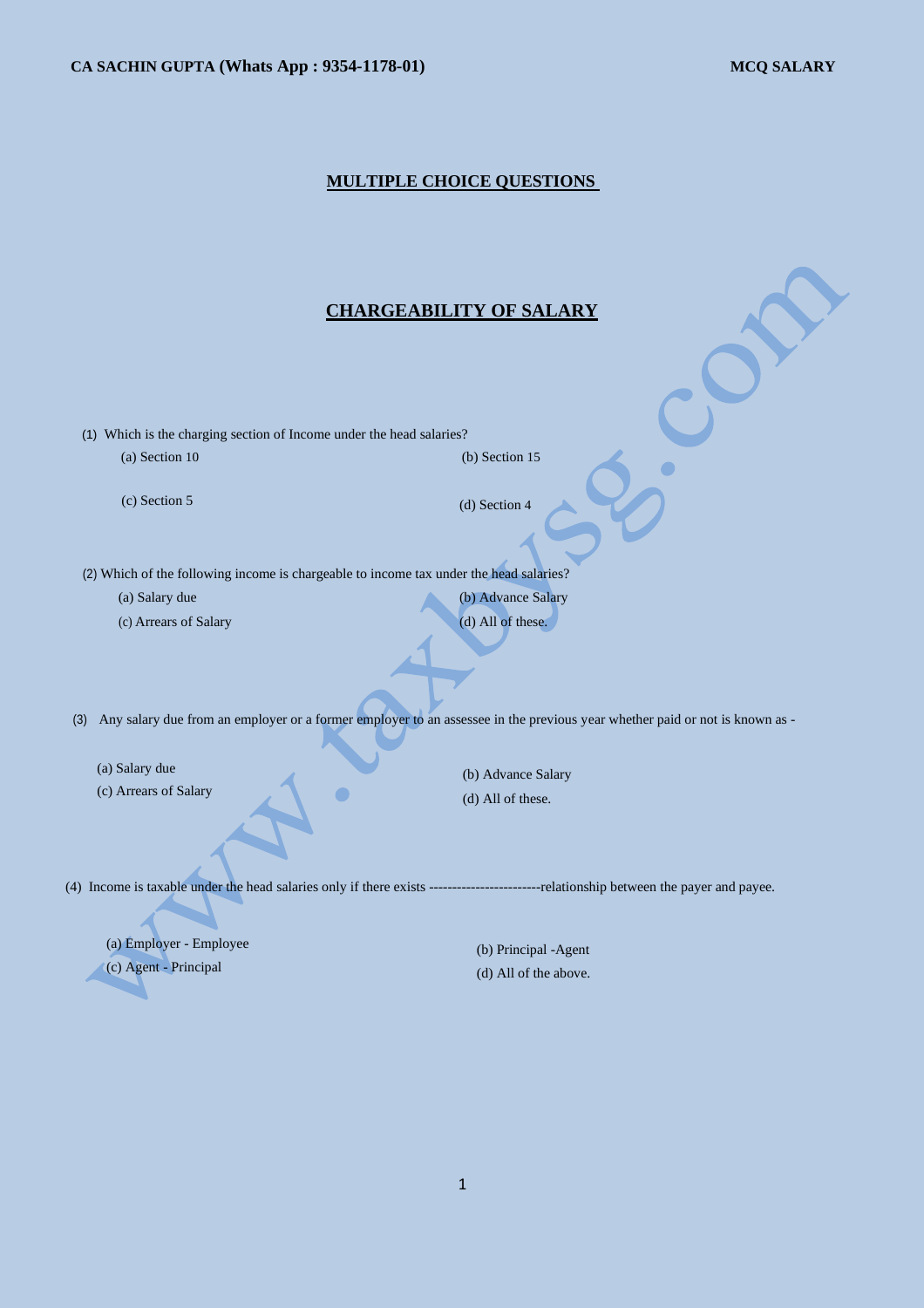- **CA SACHIN GUPTA (Whats App : 9354-1178-01) MCQ SALARY** (5) A teacher receives remuneration for setting question paper for examination. What is the chargeability position of this remuneration? Choose the most appropriate answer. (a) It will be chargeable under the head salaries. (b) It will be chargeable under the head income from other sources. (c) It will not be charged to tax under any head. (d) It will be allowed as deduction. (6) Which section gives the definition of salary? (a) Section 15 (b) Section 17(1) (c) Section 10 (d) None of these. (7) Which amongst the following is not included under the inclusive definition of salary? (a) Wages (b) Any annuity or pension (c) Employer's contribution in RPF in excess of (d) None of these. 12 % of salary (8) Mr. X joins a job on 1-7-2019 at monthly salary of  $\overline{2}25,000$ . His salary becomes due on last day of each month. His taxable salary for AY 2020-21 will be -  $(b) \overline{*}1,85,000$  $(a)$  ₹2,25,000  $(d)$  ₹2,00,000  $(c) \space \overline{\mathfrak{3}}1,75,000$ (9) Mr. X joins a job on 1-7-2019 at monthly salary of  $\overline{2}20,000$ . His salary becomes due on first day of next month. His taxable salary for AY 2020-21 will be-  $(a) \space \overline{\mathfrak{3}}1,20,000$  $(b)$  ₹1,10,000  $(c) \space \overline{\mathbf{5}}1,60,000$  $(d)$  ₹2,40,000 (10) Mr. X joins a job on 1-7-2018 at monthly salary of  $\overline{5}20,000$  in A Ltd. He got an increment of  $\overline{5}1,000$  in the month of July 2019. His salary becomes due on last day of each month. His taxable salary for AY 2020-21 will be-  $(a)$  ₹1,99,000  $(b)$ ₹2,49,000  $(c)$  ₹2,09,000  $(d)$  ₹2,52,000 (11) Mr. X joins a job on 1-7-2018 at monthly salary of  $\overline{20,000}$  in A Ltd. He got an increment of  $\overline{5,000}$  in the month of July 2019. His salary becomes due on first day of next month. His taxable salary for AY 2020-21 will be-  $(a)$  ₹2,08,000  $(b)$ ₹1,98,000  $\bullet$  $(c)$  ₹2,48,000  $(d)$ ₹2,52,000 (12) Salary of X ( $\bar{\xi}$ 40,000 per month) becomes due on the last day of the month but is paid on 7<sup>th</sup> of next month. Also, Salary of April, 2020 and May, 2020 is received in advance in March, 2020. What will be his gross total income for A.Y. 2020-21?  $(a) \; ₹5,10,000$  $(b)$  ₹4,80,000  $(c)$  ₹4,40,000  $(d)$  ₹5,60,000 (13) Mr. X joins a job in the grade of  $\overline{2}20,000-500-25,000-1,000-40,000-1,500-60,000$  on 1-7-2008 which becomes due on last day of each month. His taxable salary for AY 2020-21 will be - $(a)$   $\bar{z}$ 2,59,000  $(b)$ ₹2,97,000
	- $(c)$  ₹3,09,000  $(d)$ ₹3,21,000
- (14) Mr. A joins a job in the grade of  $\bar{\tau}$  20,000-500-25,000-1,000-40,000-1,500-60,000 on 1-7-2008 which becomes due on first day of next month. His taxable salary for AY 2020-21 will be-

| (a) ₹3,08,000 | (b)₹2,97,000  |
|---------------|---------------|
| (c) ₹2,58,000 | (d) ₹3,21,000 |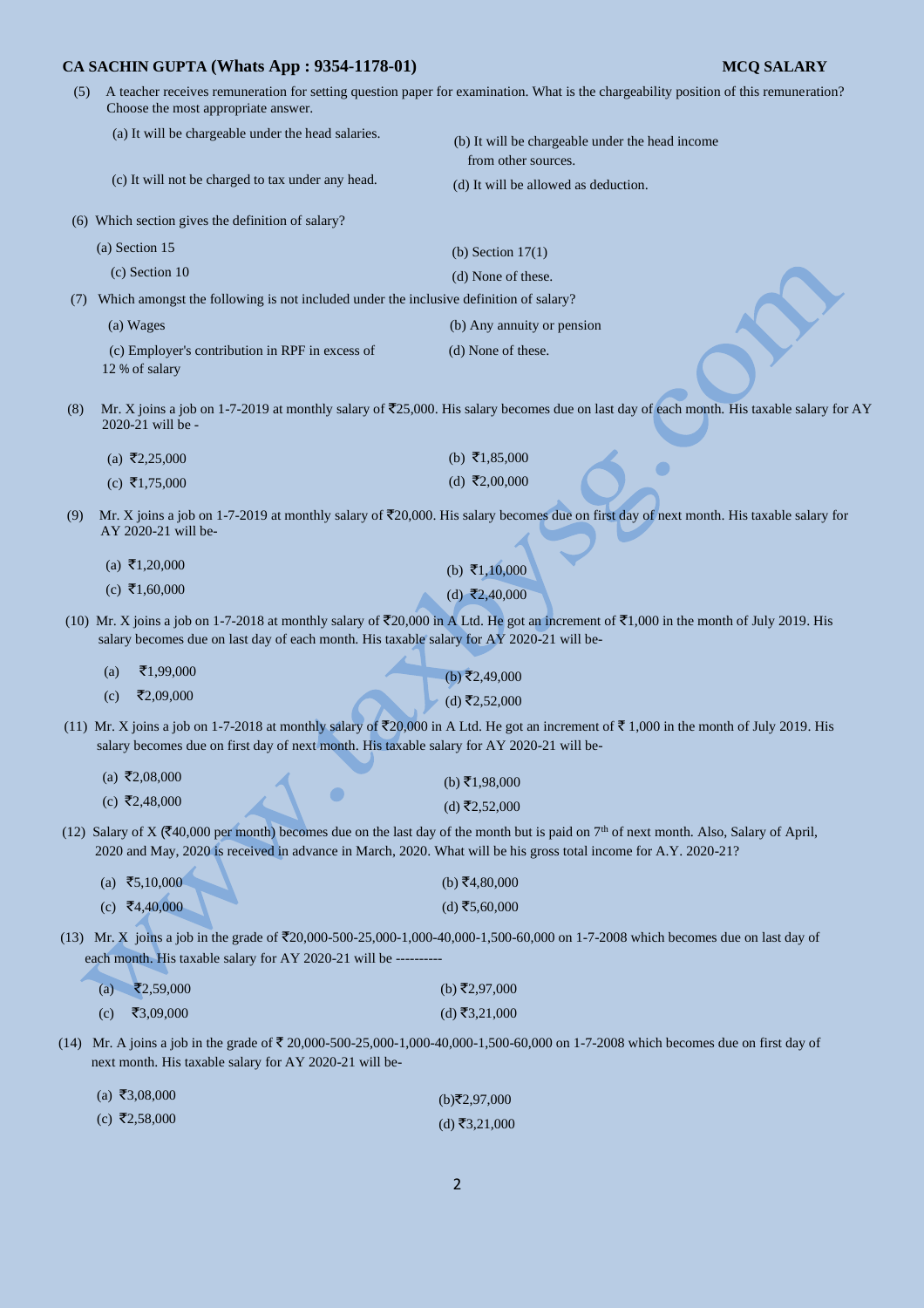(15) Which of the following income is taxable under the head 'income from salary' -

(a) Salary received by a partner from firm (c) Salary of a Government Officer (b) Salary received by a Member of Parliament (d) None of the above. (16) Mr. X joins a job in the grade of  $\overline{5}$  20,000-500-25,000-1,000-40,000-1,500-60,000 on 1-7-2008 which becomes due on first day of next month. He is also dearness allowance of 100% of salary. His taxable salary for AY 2020-21 will be-  $(a) \bar{z} 6,16,000$  $(c)$  ₹ 5,66,000  $(b)$  ₹ 5,94,000  $(d)$  ₹ 6,42,000 (17) Pankaj joins service on 1 st April 2015 in the grade of 15,000 - (1,000) - 18,000 - (2,000) - 26,000. He shall be paying tax for the year ended on 31<sup>st</sup> March, 2020 on the total salary of - *(Dec. 2015) (Dec. 2015)*  $(a)$  ₹ 2,40,000  $(c)$  ₹ 2,28,000  $(b)$  ₹ 1,90,000  $(d)$  ₹ 1,80,000 (18) Anjan joins a service is the grade of  $\bar{\tau}$  25,600 - 39,100 plus grade pay of  $\bar{\tau}$  15,000 on 01-08-2019. He also gets dearness allowance @ 107% of salary. His tax liability for assessment year 2020-21 will be - *(Dec. 2014)*   $(a)$ ₹ 38,450 (c) Nil (b) ₹ 36,970 (d) ₹ 38,540 **ALLOWANCES** (19) ------------------- is granted to an employee by his employer to meet expenditure actually incurred on payment of rent. (a) Dearness Allowance (c) City Compensatory Allowance (b) House Rent Allowance (d) None of these. (20) Which amongst the following is a fully taxable allowance? (a) Conveyance allowance (c) Medical allowance (b) Travelling allowance (d) Research allowance (21) For an employee in receipt of hostel expenditure allowance for his three children, the maximum annual allowance exempt under Section 10(14) is- $(a)$ ₹ 10,800  $(c)$ ₹9,600  $(b)$ ₹7,200  $(d)$ ₹ 3,600 (22) For an employee in receipt of education allowance for his three children, the maximum annual allowance exempt under Section  $10(14)$  is - $(a)$  ₹ 1,200  $(c)$  ₹ 4,800 (b)  $\overline{5}2,400$  $(d)$  ₹1,600 (23) Sheila is an employee in a private company. In the previous year she received salary  $\bar{\tau}$ 1,80,000 and house rent allowance of  $\bar{\tau}$  60,000. She is residing with her parents. Her taxable house rent allowance will be - (a) Nil  $(c)$  ₹ 42,000  $(b)$  ₹ 60,000  $(d)$  ₹ 18,000 (24) Pappu employed in Megha Ltd., Delhi. He is paid house rent allowance of  $\bar{\tau}$  9,000 per month in financial year 2019-20. His salary for the purpose of computation of house rent allowance relief may be taken as  $\bar{\mathfrak{c}}$  20,000 per month. Pappu pays actual rent of  $\bar{\tau}$  10,000 per month. How much of the house rent allowance is tax-free -  $(June\ 2016)$  $(a) \xi 108,000$  $(b)$  ₹ 1,20,000

(Dec. 2011)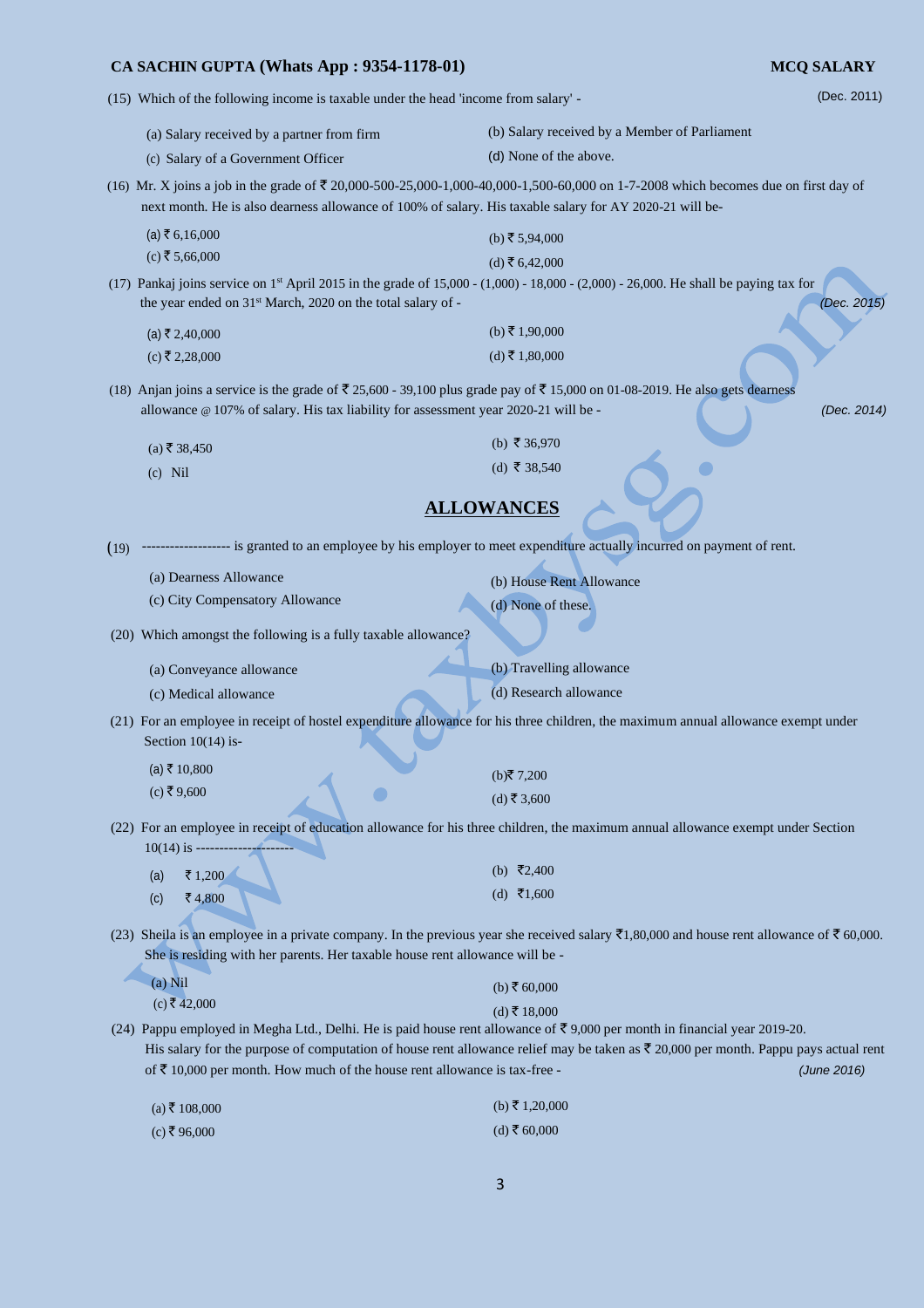---

(25) Children education allowance received by an employee from his employer is  $\bar{\tau}$  80 per month per child for 3 children. Taxable education allowance will be - *(Dec. 2014)* 

| (a) ₹960  | (b) ₹480   |
|-----------|------------|
| $(c)$ Nil | (d) ₹1,200 |

(26) Nandan, a handicapped employee receives  $\bar{z}$  1,500 per month as transport allowance from his employer. His actual expenditure on transport is  $\bar{\tau}$  1,000 per month. The amount of transport allowance taxable under the head income from salaries will be ------

 *(Dec. 2014)* 

| $(a)$ ₹ 18,000 | (b) Nil      |
|----------------|--------------|
| (c) ₹ 6,000    | (d) ₹ 8,000. |

(27) Calculate the exempt HRA from the following details : X is entitled to a Basic salary of  $\bar{\tau}$  50,000 p.m. and dearness allowance of  $\bar{\tau}$  10,000 p.m., 40% of which forms part of retirement benefits. He is also entitled to HRA of  $\bar{\tau}$  20,000 p.m. He actually lives with his parents in Mumbai and pays rent of  $\overline{\mathfrak{F}}$  20,000 p.m.

| $(a)$ Nil    | (b) $\bar{\tau}1,75,200$ |
|--------------|--------------------------|
| (c) ₹ 64,800 | (d) ₹ 2,40,000           |

(28) Prakash purchased a residential house property in Ahmedabad on loan for which he paid an interest of  $\bar{\tau}$  50,000 during the previous year. He is working in Delhi and getting an HRA of  $\bar{c}4,000$  per month. He can claim exemption/ deduction for ----

| (a) Only HRA                                 | (b) Only interest paid          | (June, 2015) |
|----------------------------------------------|---------------------------------|--------------|
| (c) Either interest paid or HRA but not both | (d) Both HRA and interest paid. |              |

(29) X received children education allowance of  $\bar{c}$  500 pm for 1 of his children. Calculate taxable amount of children education allowance for the assessment year 2020-21 if entire  $\bar{\tau}$  500 is spent by X.

| $(a)$ Nil  | (b) ₹4,800 |
|------------|------------|
| (c) ₹6,000 | (d) ₹3,600 |

(30) Karan, a resident of Meerut, receives  $\bar{\xi}$  38,000 per annum as basic salary. In addition, he gets  $\bar{\xi}$  12,000 p.a. as dearness allowance, which does not form part of basic salary, 5% commission on turnover achieved by him (turnover achieved by him during the relevant previous year is  $\bar{\xi}$  6,00,000) and  $\bar{\xi}$  7,000 per annum as house rent allowance. He, however, pays  $\bar{\xi}$  8,000 per annum as house rent. The quantum of house rent allowance exempt from tax is - *(June*  2007<sup>k</sup>

| $(a)$ TVII |  | (b) ₹ 8,000 |
|------------|--|-------------|
| (c) ₹7,000 |  | (d) ₹ 1,200 |

(31) Naresh a resident of Iaipur, receives  $\bar{\xi}$  25,000 p.m. as basic salary. In addition, he gets  $\bar{\xi}$  10,000 p.m. as dearness allowance, which form part of basic salary and  $\bar{\tau}$  18,000 p.m as house rent allowance. He, however, pays  $\bar{\tau}$  20,000 p.m. as house rent. The quantum of house rent allowance taxable is -----

| $(a)$ ₹ 48,000 | (b) ₹ 6,000  |
|----------------|--------------|
| $(c)$ Nil      | (d) ₹ 24,000 |
| TTT1<br>٠      |              |

(32) The maximum exemption in respect of transport allowance granted to an employee to meet his expenditure for the purpose of commuting between the place of his residence and the place of his duty shall be - *(June, 2009)*

| $(a)$ Nil            | (b) $\bar{\xi}$ 1,400 per month |
|----------------------|---------------------------------|
| (c) ₹1,600 per month | (d) ₹ 1,800 per month           |

(33) The maximum exemption in respect of transport allowance granted to an blind employee to meet his expenditure for the purpose of commuting between the place of his residence and the place of his duty shall be - *(June, 2009)* 

| (a) ₹ 1,600 per month | $(b)$ Nil              |
|-----------------------|------------------------|
| (c) ₹ 3,200 per month | (d) ₹ 20,000 per month |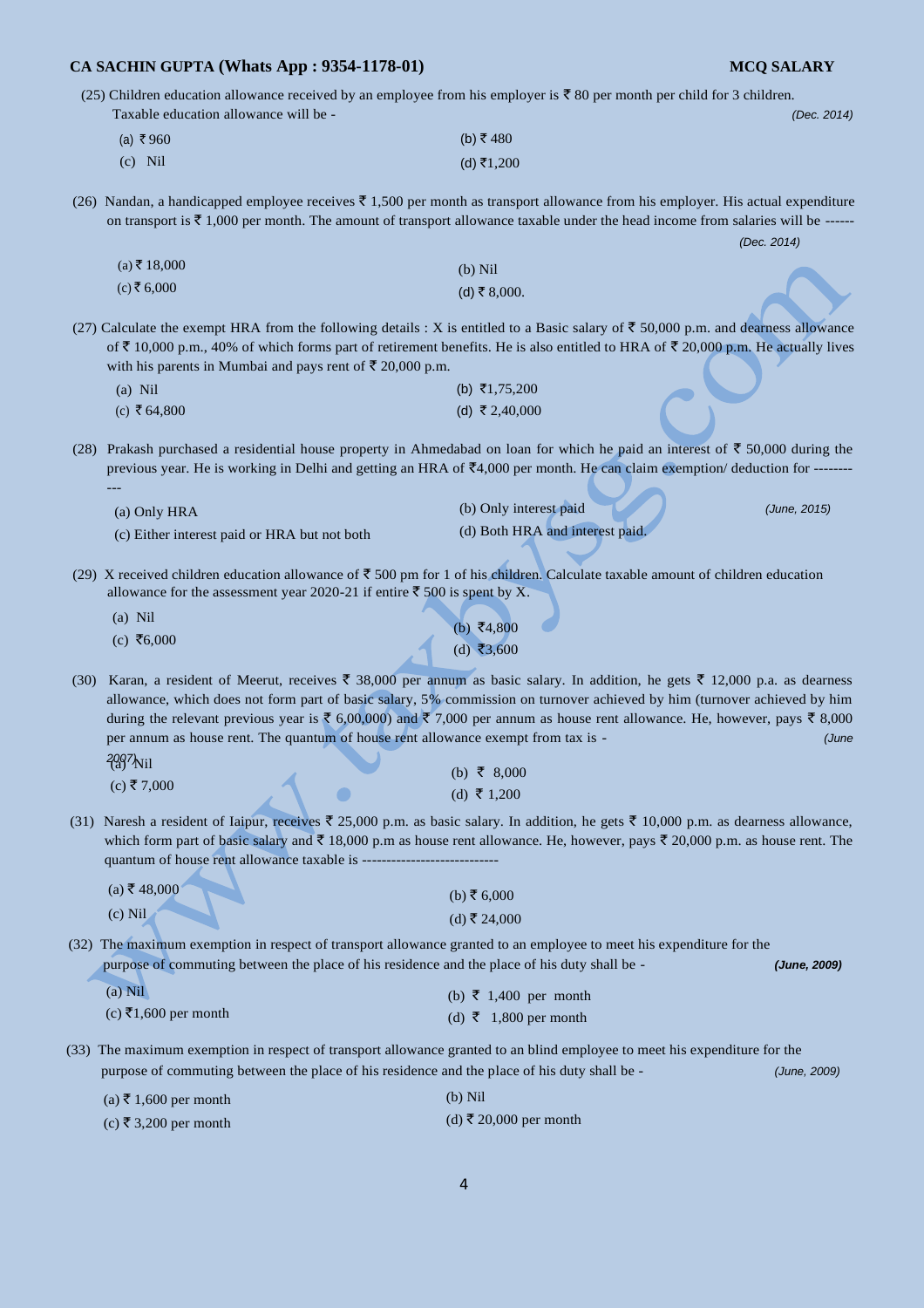(34) Rajesh ,an employee of transport company receives  $\bar{\ell}$  25,000 p.m. as basic salary. In addition, he gets  $\bar{\ell}$  12,000 p.m. as transport allowance to meet his personal expenditure incurred in course of his official duty of running the transport from one place to another. He has expended  $\bar{\tau}$  60,000 for the said purpose during the previous year. He is not in receipt of daily allowance. The quantum of transport allowance taxable is -

| $(a)$ ₹ 43,200   | (b) ₹24,000  |
|------------------|--------------|
| $(c)$ ₹ 1,44,000 | (d) ₹ 84,000 |

(35) Raghav an employee of XYZ Ltd. receives  $\bar{\tau}$  25,000 p.m. as basic salary. In addition, he gets  $\bar{\tau}$  12,000 p.m. as dearness allowance and  $\bar{\tau}$  15,000 p.m as uniform allowance. He has expended  $\bar{\tau}$  60,000 to meet expenditure incurred on purchase and maintenance of uniform during the previous year. His taxable salary is -

| (a) ₹ 3,00,000 | (b) ₹ 4,44,000 |
|----------------|----------------|
| (c) ₹ 6,24,000 | (d) ₹5,64,000  |

(36) Rishi an employee of XYZ Ltd. receives  $\bar{\xi}$  25,000 p.m. as basic salary. In addition, he gets  $\bar{\xi}$  15,000 p.m. as dearness allowance and  $\bar{\tau}$  240 p.m as for three children as education allowance. His taxable salary is -

| (a) ₹4,80,000 | (b) $\bar{\tau}$ 4,86,240 |
|---------------|---------------------------|
| (c) ₹4,80,480 | (d) ₹4,80,960             |

(37) Kailash an employee of XYZ Ltd. receives  $\bar{\xi}$  30,000 p.m. as basic salary. In addition, he gets  $\bar{\xi}$  10,000 p.m. as dearness allowance, not forming part of salary and  $\bar{\tau}$  2,000 p.m as fixed medical allowance. His taxable salary is -

| (a) ₹ 5,04,000 | (b) $\bar{\tau}$ 4,89,000 |
|----------------|---------------------------|
| (c) ₹4,80,000  | (d) ₹3,84,000             |

(38) Neha is an employee in a private company. In the previous year she received salary  $\bar{\tau}$  1,80,000 and entertainment allowance ₹ 12,000. She spent ₹ 6,000 on entertainment. Under section 16(ii), she is entitled to deduction of -

| $(a)$ ₹ 12,000 | (b) ₹ 6,000 |
|----------------|-------------|
| (c) ₹ 5,000    | $(d)$ Nil.  |

(39) Raghav receives  $\bar{\xi}$  50,000 as basic salary from the government during the financial year 2019-20 and receives  $\bar{\xi}$  9,000 by way of entertainment allowance which he spends in full for official purposes. The amount deductible under section 16(ii) in respect of the allowance will be ------------- *(Dec. 2010)* 

 $(a) \xi 5,000$ 

 $(c)$ ₹ 10,000

 $(b)$ ₹9,000

(d) None of the above.

(40) Ravi is receiving  $\bar{\tau}$  10,000 as medical allowance from his employer. Out of this, he spends  $\bar{\tau}$  5,000 on his own medical treatment,  $\bar{\xi}$  2,000 on the medical treatment of his dependent wife and another  $\bar{\xi}$  3,000 for the medical treatment of his major son who is not a dependent on him. The amount of medical allowance taxable in his hand is - *(June 2016)* 

| $(a)$ ₹ 10,000                                  |  |
|-------------------------------------------------|--|
| $($ $\rightarrow$ $\mp$ $\land$ $\land$ $\land$ |  |

 $(c) \le 3,000$ 

(b) ₹ 5,000 (d) Nil

#### **PERQUISITES**

(41) Any benefit or an amenity provided to the employee by the employer directly or indirectly whether in cash on in kind in addition to salary & wages is known as ---

| (a) Perquisite | (b) Allowance |
|----------------|---------------|
| (c) Deduction  | (d) Exemption |

(42) Who amongst the following is considered to be a specified employee?

- 
- (a) An director employee of the company. (b) An employee having the substantial interest in the company.
- (c) An employee whose income chargeable under (d) All of the above. the head salary excluding value of all nonmonetary benefits exceeds  $\bar{\tau}$  50,000.
	-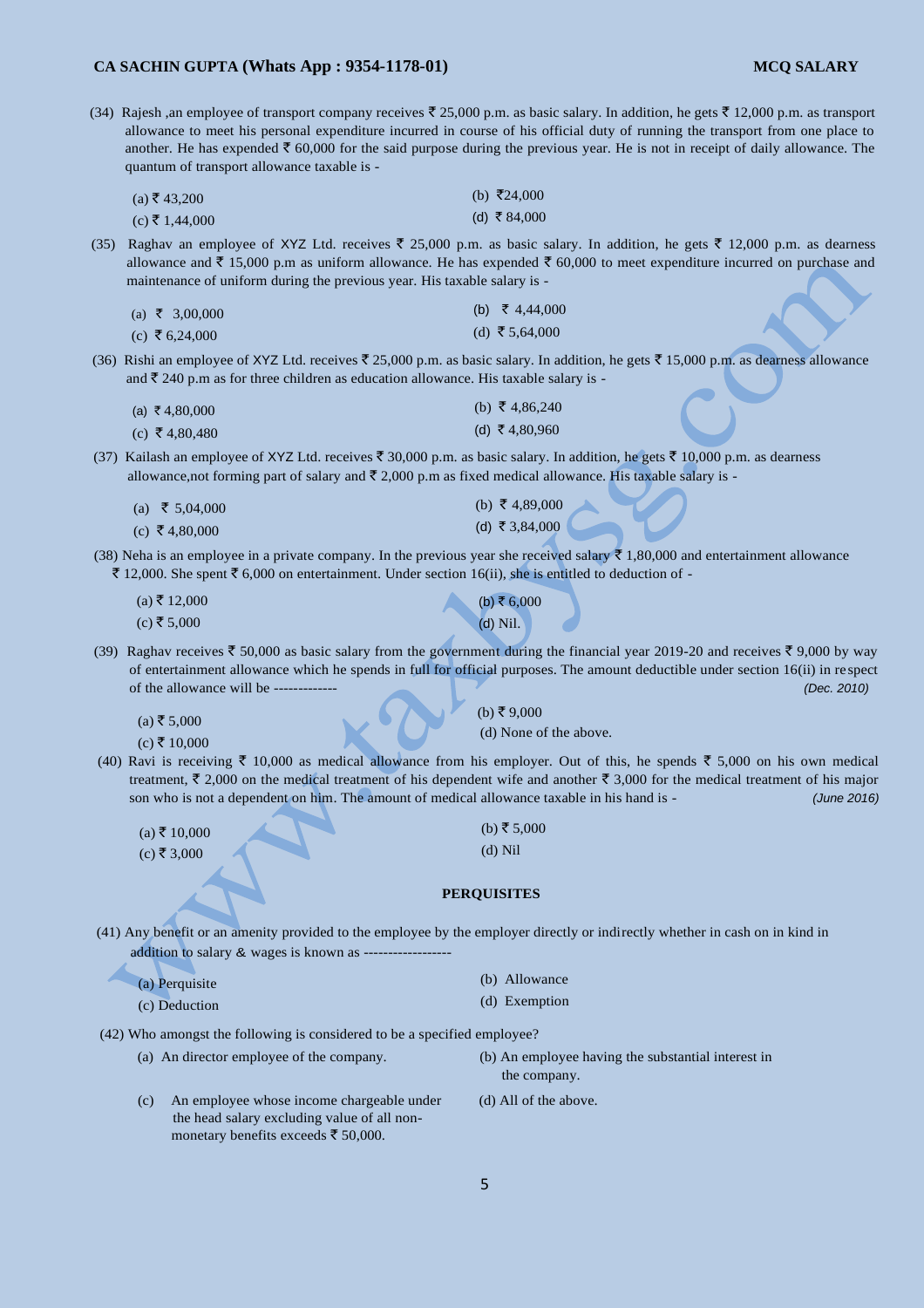(43) Rent free accommodation provided to employee by the employer is

- (a) Exempt from tax.
- (c) Taxable in case of non specified employee.
- (b) Taxable in case of specified employees *only.*
- (d) Taxable whether the employee is a specified employee or non specified employee.

(44) Any sum paid by the employer in respect of any obligation, for which such payment would have been payable by the employe e is

- (a) Exempt from tax.
- (c) Taxable in case of non specified employee.
- (b) Taxable in case of specified employees only.
- (d) Taxable whether the employee is a specified employee or non specified employee.
- (45) The amount of any contribution to an approved superannuation fund by the employer in respect of the employee is exempt from tax upto - *(June, 2009)*

 $(a) \quad \overline{5}1,00,000$  $(c)$  ₹2,00,000  $(b) \space \bar{f}1,50,000$ (d) Nil

(46) Credit card facility provided to employee by the employer is \_

- $(a)$ Exempt from tax.
- $(c)$ Taxable in case of non specified employees only.

(b) Taxable in case of specified employees only.

- (d) Taxable whether the employee is a specified employee or non specified employee.
- (47) Shyam receives  $\bar{\tau}$  50,000 p.m. as basic salary from the government during the financial year 2019-20 and has been provided rent free accommodation in Jaipur (population exceeds 25 lakhs). The license fee determined by the Government for such accommodation is  $\bar{\tau}$  1,000 p.m. The market rent of such accommodation is  $\bar{\tau}$  5,000 p.m. The taxable value of rent free accommodation will be -

 $(b) ₹60,000$ (d) Nil

(b) ₹ 10,800 (d) ₹ 12,600

- $(a)$  ₹12,000
- $(c)$  ₹ 90,000
- (48) Kapil gets salary of  $\bar{\tau}$  12,000 p.m. and is provided with rent-free unfurnished accommodation at Pune (population 20 lakh). House is owned by employer, fair rental value of which is  $\bar{\tau}$  1,400 p.m. House was provided with effect from 1<sup>st</sup> July, 2019. Value of the perquisite of rent-free accommodation will be - *(Dec. 2015)* 
	- $(a)$  ₹ 21,600
	- $(c)$  ₹ 16,200
- (49) Satish is employed as chief enginer in Gama Ltd., Chennai w.e.f. 1<sup>st</sup> April, 2019 for a consolidated salary of  $\bar{z}$  60,000 per month. He is provided with rent-free unfurnished accommodation owned by the employer from 1<sup>st</sup> July, 2019 onwards. The value of taxable perquisite is ------------ *(June 2016)*

| $(a)$ ₹ 1,08,000 |  | (b) ₹ 81,000 |
|------------------|--|--------------|
| (c) ₹ 72,000     |  | (d) ₹ 54,000 |

(50) Paresh receives  $\overline{\xi}$  25,000 p.m. as basic salary from ABC Ltd. He is also provided dearness allowance of  $\overline{\xi}$  10,000 p.m. (not forming part of retirement benefit) and has been provided rent free accommodation in Jaipur (population exceeds 25 lakhs) which is owned by employer. The market rent of such accommodation is  $\overline{5}5,000$  p.m. The taxable value of rent free accommodation will be -

| (a) ₹ 63,000 | (b) ₹ 45,000 |
|--------------|--------------|
| (c) ₹ 60,000 | (d) ₹ 30,000 |

- (51) Rakesh receives  $\bar{\xi}$  25,000 p.m. as basic salary from ABC Ltd. He is also provided dearness allowance of  $\bar{\xi}$  10,000 p.m. (forming part of retirement benefit) and has been provided rent free accommodation in Alwar (population is  $\bar{\tau}$  15lakhs) which is owned by employer. The market rent of such accommodation is  $\bar{\tau}$  5,000 p.m. The taxable value of rent free accommodation will be -
	- $(a)$  ₹42,000  $(c)$  ₹ 60,000 (b) ₹31,500  $(d)$  ₹ 63,000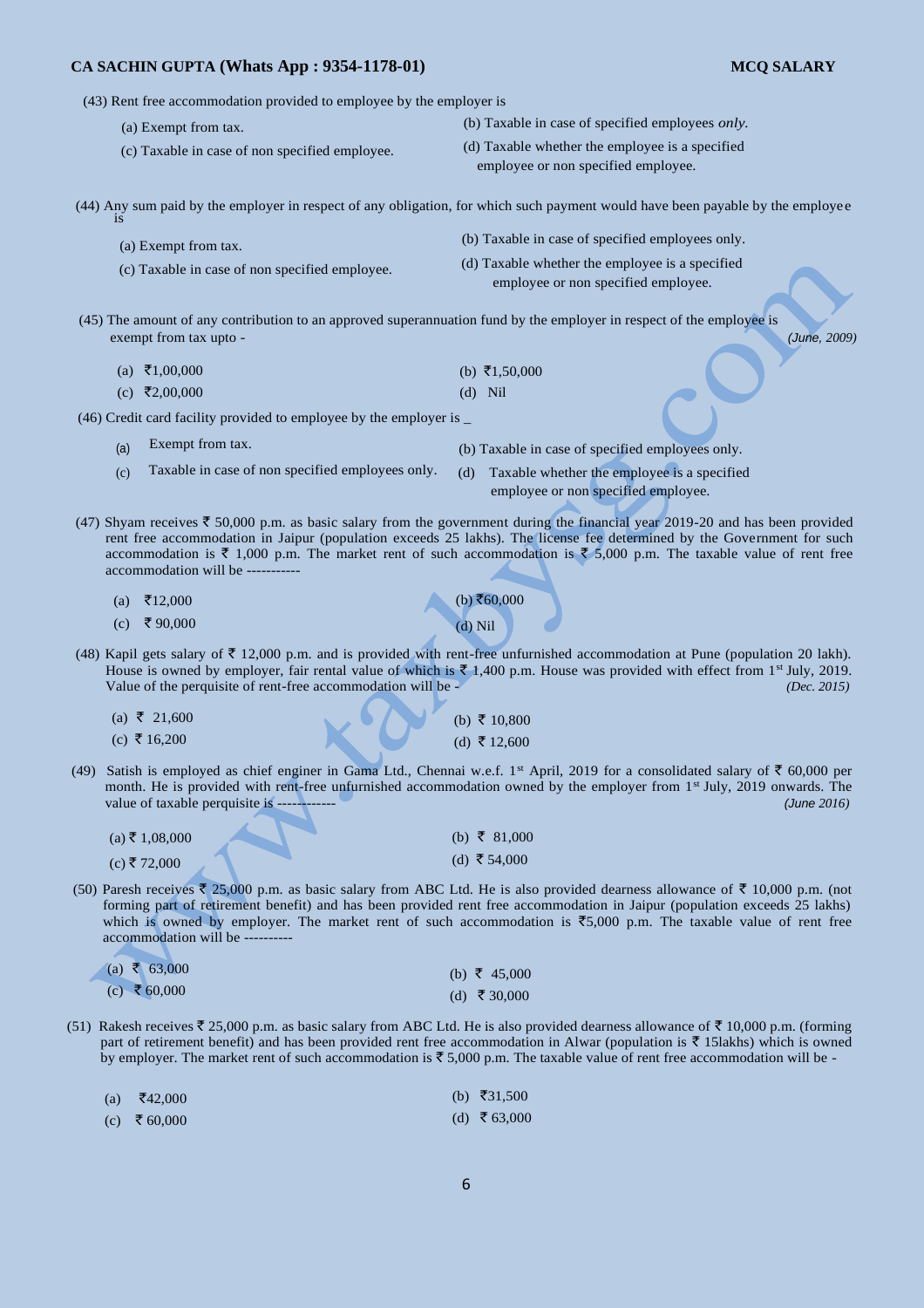**(52)** Sunny receives  $\bar{\xi}$  15,000 p.m. as basic salary from ABC Ltd. He is also provided dearness allowance of  $\bar{\xi}$ 5,000 p.m. forming part of retirement benefit and has been provided rent free accommodation, which is owned by employer, in small city (population is 8 lakhs). The market rent of such accommodation is  $\bar{\tau}$  1,000 p.m. The taxable value of rent free accommodation will be --

| $(a)$ ₹ 18,000 | (b) $\bar{\tau}$ 13,500 |
|----------------|-------------------------|
| $(c)$ ₹ 12,000 | (d) ₹ 36,000            |

**(53)** Ravi receives  $\bar{\tau}$  25,000 p.m. as basic salary from ABC Ltd. He is also provided dearness allowance of  $\bar{\tau}$  15,000 p.m. forming part of retirement benefit and has been provided rent free accommodation, which is taken on rent, in a city (population is 8 lakhs). The employer has paid monthly rent of  $\bar{\mathfrak{e}}$  4,000. The taxable value of rent free accommodation will be -

| $(a)$ ₹ 36,000 | (b) ₹ 48,000 |
|----------------|--------------|
| (c) ₹ 72,000   | (d) ₹45,000  |

**(54)** Chhavi receives  $\bar{\tau}$  25,000 p.m. as basic salary from ABC Ltd. She is also provided dearness allowance of  $\bar{\tau}$ 15,000 p.m. forming part of retirement benefit and has been provided rent free accommodation, which is taken on rent, in Delhi (population exceeds 25 lakhs). The employer has paid monthly rent of  $\bar{\tau}$  10,000. The taxable value of rent free accommodation will be -

| (a) ₹ 36,000 | (b) ₹48,000    |
|--------------|----------------|
| (c) ₹72,000  | (d) ₹ 1,20,000 |

**(55)** Chavi receives  $\bar{\tau}$  25,000 p.m. as basic salary from ABC Ltd. She is also provided dearness allowance of  $\bar{\tau}$  15,000 p.m. forming part of retirement benefit and has been provided, accommodation owned by employer in Delhi (population exceeds 25 Iakhs). The employer has charged rent of  $\bar{\bar{\xi}}$  4,000 p.m. from Chavi. The taxable value of concessional accommodation will be -

| $(a)$ ₹24,000 | (b) ₹48,000 |
|---------------|-------------|
| (c) ₹72,000   | $(d)$ Nil   |

**(56)** Kavita receives  $\bar{\zeta}$  25,000 p.m. as basic salary from ABC Ltd. She is also provided dearness allowance of  $\bar{\zeta}$ 15,000 p.m. forming part of retirement benefit. She has been provided accommodation owned by employer with effect from 1st October 2019 in Delhi (population exceeds 25 Lakhs). The market rent of such accommodation is  $\overline{22,000p}$ .m. The taxable value of rent free accommodation for A/Y 2020-21 will be -

| $(a)$ ₹36,000 |  | (b) ₹12,000 |
|---------------|--|-------------|
| (c) ₹72,000   |  | (d) ₹48,000 |

**(57)** Riya receives  $\bar{\tau}$  25,000 p.m. as basic salary from ABC Ltd. She is also provided dearness allowance of  $\bar{\tau}$ 15,000 p.m. forming part of retirement benefit. She has been provided accommodation in hotel in Delhi (population exceeds 25 lakhs). The employer has paid monthly rent of  $\overline{88,000}$  for such hotel accommodation. The taxable value of concessional accommodation for AY 2020-21 will be -

|     | (a) $\bar{\tau}$ 1,15,200 |  | (b) ₹ 96,000 |
|-----|---------------------------|--|--------------|
| (c) | र 72.000                  |  | (d) ₹48,000  |

**(58)** Sarita receives  $\bar{z}$ 25,000 p.m. as basic salary from ABC Ltd. She is also provided dearness allowance of  $\bar{z}$ 15,000 p.m. forming part of retirement benefit. She has been provided accommodation in Delhi (population exceeds 25 lakhs) with effect from 01-04-2019. The accommodation is owned by employer. The employer has also provided furniture original cost  $\bar{\tau}$  50,000 (WDV  $\bar{\tau}$  40,500) with effect from 1-10-2019. The market rent of such accommodation is  $\bar{\bar{\tau}}$ 12,000 p.m. The taxable value of concessional accommodation for AY 2020-21 will be -

| $(a)$ ₹74,500 | (b) ₹ 77,500 |
|---------------|--------------|
| (c) ₹ 76,050  | (d) ₹74,025  |

**(59)** Remote area means an area that is located at least \_\_\_\_\_\_\_\_\_\_\_kilometers away from a town having a population not Exceeding\_\_\_\_\_\_\_\_\_based on latest published all-India census.

| $(a)$ 20, 40,000 | (b) $40, 20,000$  |
|------------------|-------------------|
| (c) $40, 40,000$ | (d) $20, 20, 000$ |

**(d)** 20, 20,000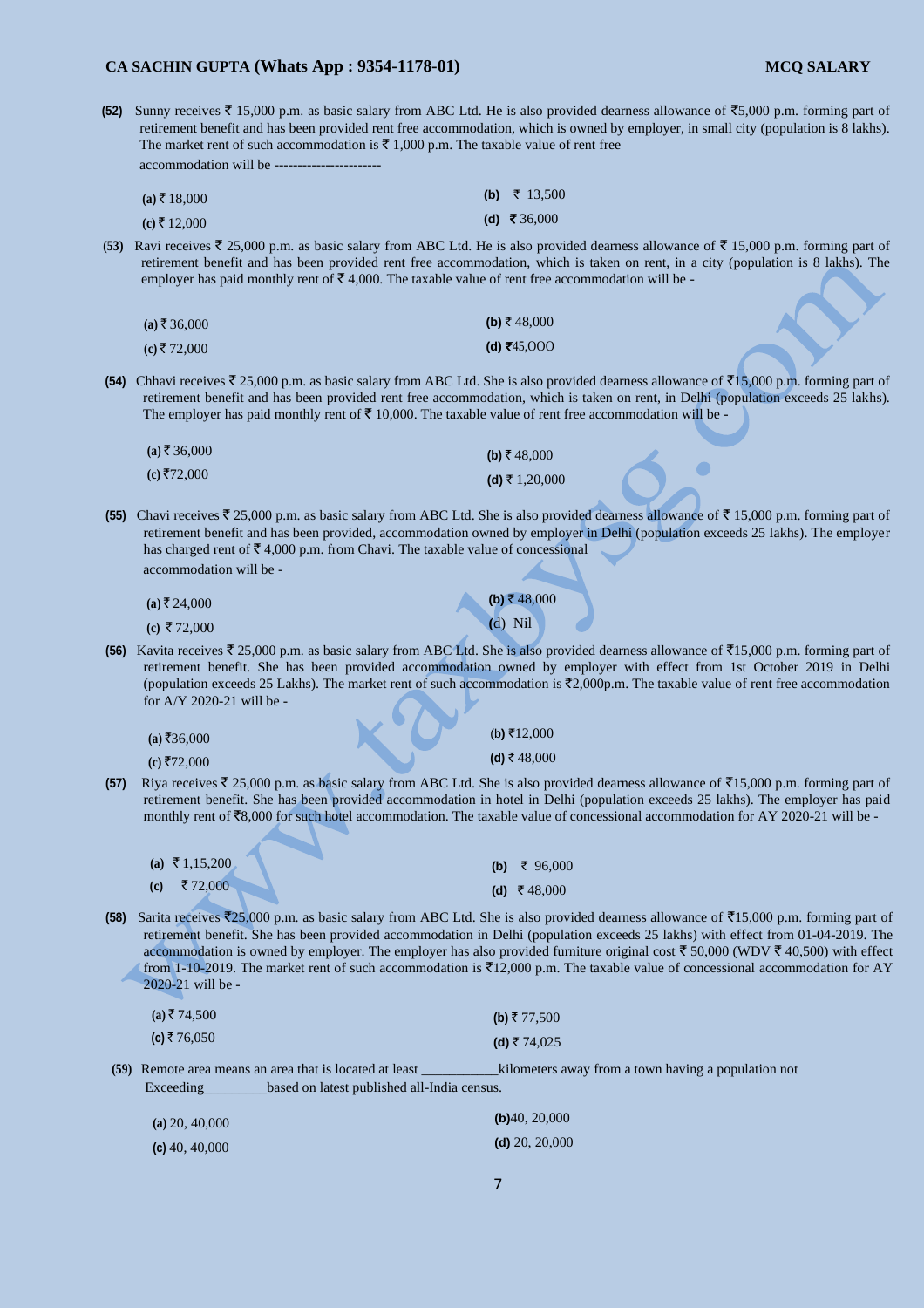(60) When the employee is provided accommodation in a hotel for a period not exceeding\_\_\_\_\_\_\_\_ days on account of his transfer from one place to another, then the value of such perquisite shall be Nil.

| (a) $10$ | (b) $15$ |  |
|----------|----------|--|
| (c) 90   | (d) 60   |  |

(61) Accommodation provided to employee working at mining site which, being of a temporary nature and having plinth area not exceeding ------------------sq. feet, is located not less than ------------------kms. away from the local limits of any municipality or a cantonment board shall not be taxable.

| (a) 800, 8   | (b) $1000, 8$ |
|--------------|---------------|
| (c) $800,40$ | (d) 800, 20   |

(62) Where on account of transfer of employee from one place to another, he is provided with accommodation at the new place of posting while retaining the accommodation at the other place, the value of perquisite shall be determined with reference to only one such accommodation which has the lower value for a period not exceeding days.

| (a) 60 | $(b)$ 90  |
|--------|-----------|
| (c) 30 | $(d)$ 120 |

(63) Ramesh, an employee of Gauri & Co. of Delhi, received the following payments during the previous year ended 31<sup>st</sup> March, 2020 :

Basic salary :  $\bar{\tau}$  2,40,000 and dearness allowance: 40% of basic salary (40% forming part of salary). Rent-free unfurnished accommodation provided by employer for which rent paid by employer being  $\bar{\tau}$  50,000. The value of taxable perquisite in the hands of Ramesh will be ------------------ *(Dec. 2014)* 

| (a) ₹ 41,760 | (b) ₹50,000   |
|--------------|---------------|
| (c) ₹ 36,000 | (d) ₹ 52,500. |

(64) Employer provides a car (below 1.6 Ltr. capacity) along with a driver to X partly for official and partly for personal purpose. The expenses incurred by the company are: Running and maintenance expenses -  $\overline{3}32,000$  & Driver's salary :  $\overline{3}36,000$ . The Taxable value of Car facility for assessment year 2020-21 will be-

| (a) ₹ 21,600 | (b) ₹ 10,800 |
|--------------|--------------|
| (c) ₹ 32,400 | (d) ₹ 39,600 |

(65) Garima receives  $\bar{\ell}$  2,500 p.m. as basic salary from ABC Ltd. She is also provided dearness allowance of  $\bar{\ell}$  1,500 p.m. forming part of retirement benefit. She has been provided motor car (engine capacity exceeds 1.6 lts) owned by employer for her personal use. Expenditure incurred by the employer on running and maintenance of the motor car during the relevant previous year amounted ` 15,000. The taxable value of car facility for AY 2020-21 will be -------------------

| (a) ₹ 15,000 | (b) ₹ 21,600 |
|--------------|--------------|
| (c) ₹ 28,800 | $(d)$ Nil    |

(66) Reshma receives  $\text{\textless}50,000$  p.m. as basic salary from ABC Ltd. She is also provided dearness allowance of  $\text{\textless}25,000$  p.m. forming part of retirement benefit. She has been provided motor car (engine capacity exceeds 1.6 Lts) owned by employer for her personal use. The original cost of car is  $\mathfrak{F}_{6,00,000}$  (WDV  $\mathfrak{F}_{5,10,000}$ ). Expenditure incurred by the employer on running and maintenance of the motor car during the relevant previous year amounted  $\bar{\tau}$  75,000. The salary of driver paid by the employer -  $\bar{\tau}$ 96,000. The taxable value of car facility for AY 2020-21 will be ---

| (a) ₹2,31,000  | (b) ₹39,600   |
|----------------|---------------|
| (c) ₹ 2,22,000 | (d) ₹1,71,000 |

(67) Sushma receives  $\overline{50,000}$  p.m. as basic salary from ABC Ltd. She is also provided dearness allowance of  $\overline{5}$  25,000 p.m. forming part of retirement benefit. She has been provided motor car (engine capacity exceeds 1.6Lts) owned by employer for her personal use as well as official use. The original cost of car is  $\text{\textless}6,00,000$  (WDV  $\text{\textless}5,10,000$ ). Expenditure incurred by the employer on running and maintenance of the motor car during the relevant previous year amounted  $\overline{575,000}$ . The salary of driver paid by the employer –  $\bar{\xi}$  96,000. The taxable value of car facility for A/Y 2020-21 will be -

| $(a)$ ₹2,31,000 | (b) ₹39,600   |
|-----------------|---------------|
| (c) ₹2,22,000   | (d) ₹1,71,000 |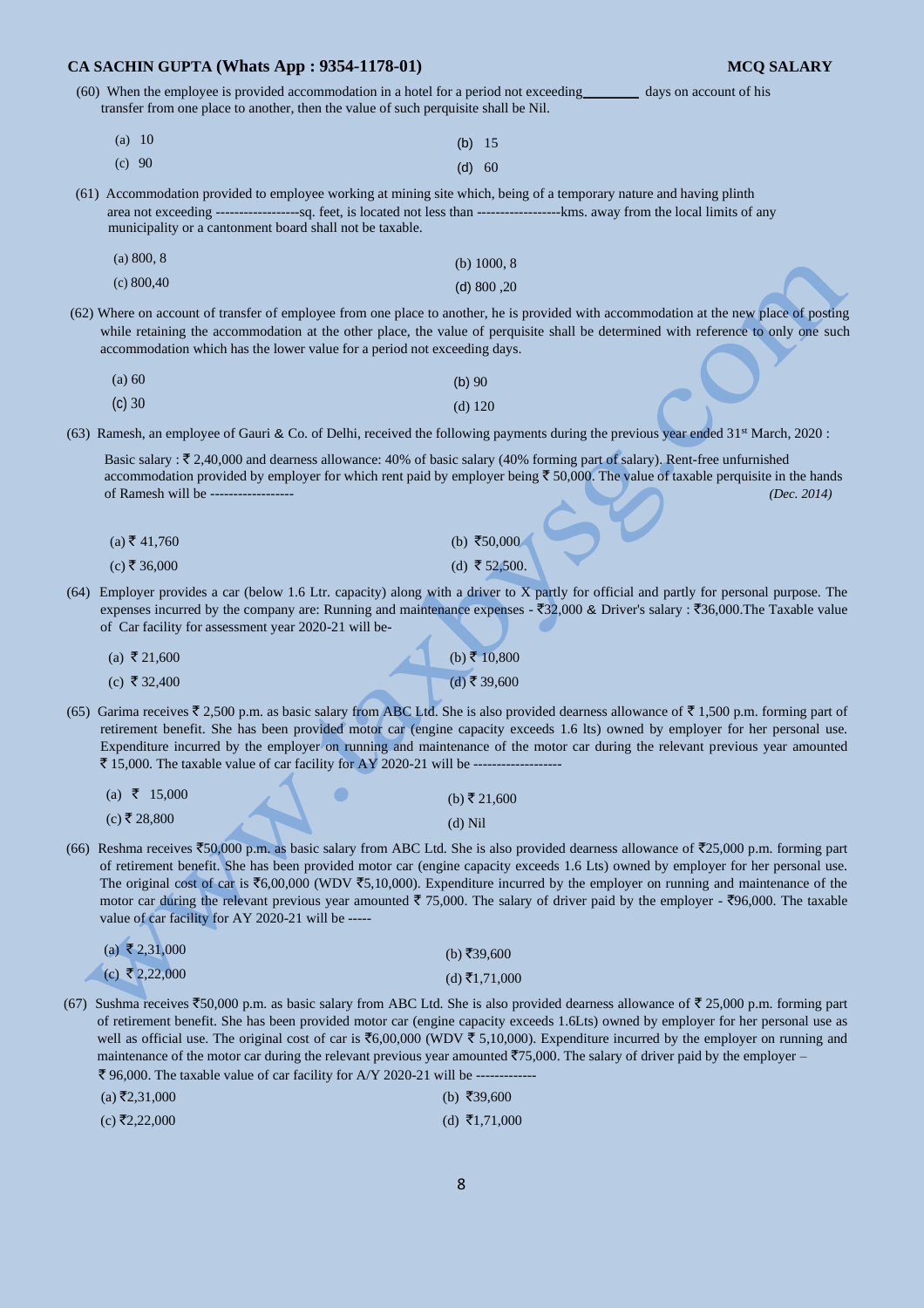(68) Karishma receives  $\overline{5}25,000$  p.m. as basic salary from ABC Ltd. She is also provided dearness allowance of  $\overline{5}15,000$  p.m. forming part of retirement benefit. She has been provided motor car (engine capacity does not exceed 1.6 Lts) owned by employer for her personal use. The original cost of car is  $\overline{3,50,000}$  (WDV  $\overline{3,15,000}$ ). Expenditure incurred by the employer on running and maintenance of the motor car during the relevant previous year amounted  $\bar{\tau}$ 25,000. The salary of driver paid by the employer -  $\bar{\tau}$  48,000. The taxable value of car facility for A/Y 2020-21 will be -

| $(a) \xi1,08,000$ | (b) ₹32,400 |
|-------------------|-------------|
| $(c)$ ₹1,04,500   | (d) ₹33,600 |

(69) Shraddha receives  $\overline{525,000}$  p.m. as basic salary from ABC Ltd. She is also provided dearness allowance of  $\overline{515,000}$  p.m. forming part of retirement benefit. She has been provided motor car (engine capacity does not exceed 1.6Lts) owned by employer for her personal as well as official use. The original cost of car is  $\overline{3,50,000}$  (WDV  $\overline{3,15,000}$ ). Expenditure incurred by the employer on running and maintenance of the motor car during the relevant previous year amounted  $\bar{\tau}$ 25,000. The salary of driver paid by the employer -`48,000. The taxable value of car facility for AY 2020-21 will be-

| (a) ₹1,08,000 | (b) ₹32,400 |
|---------------|-------------|
| (c) ₹1,04,500 | (d) ₹33,600 |

(70) Neerja receives  $\text{\textless}25,000$  p.m. as basic salary from ABC Ltd. She is also provided dearness allowance of  $\text{\textless}15,000$  p.m. forming part of retirement benefit. She has been provided motor car (engine capacity does not exceed 1.6Lts) owned by employer for her personal use. The original cost of car is  $\overline{3,50,000}$  (WDV  $\overline{3,15,000}$ ). Expenditure incurred by the employer on running and maintenance of the motor car during the relevant previous year amounted  $\overline{25,000}$ . The salary of driver paid by the employer -  $\overline{48,000}$ . The employer recovers  $\bar{\mathfrak{Z}}2,000$  p.m. from the employee. The taxable value of car facility for AY 2020-21 will be-

| $(a)$ ₹1,08,000 | (b) ₹84,000 |
|-----------------|-------------|
| (c) ₹80,500     | (d) ₹32,400 |

(71) Sheela receives  $\overline{530,000}$  p.m. as basic salary from ABC Ltd. She is also provided dearness allowance of  $\overline{515,000}$  p.m. forming part of retirement benefit. She has been provided motor car (engine capacity exceeds 1.6 Lts) owned by employer for her official use. The original cost of car is  $\overline{5,50,000}$  (WDV  $\overline{5,15,000}$ ). Expenditure incurred by the employer on running and maintenance of the motor car during the relevant previous year amounted  $\bar{\ell}$  25,000. The salary of driver paid by the employer -  $\bar{\ell}48,000$ . The taxable value of car facility for AY 2020-21 will be -

 $(b)$ ₹84,000

|     | Nil |
|-----|-----|
| t a |     |

 $(c)$  ₹80,500 (d) ₹32,400

(72) Katrina receives  $\overline{530,000}$  p.m. as basic salary from ABC Ltd. She is also provided dearness allowance of  $\overline{515,000}$  p.m. forming part of retirement benefit. She has been provided motor car (engine capacity exceeds 1.6lts) owned by employer for commuting between office and residence. The original cost of car is  $\overline{3,50,000}$  (WDV  $\overline{3,15,000}$ ). Expenditure incurred by the employer on running and maintenance of the motor car during the relevant previous year amounted  $\bar{\tau}$ 25,000. The salary of driver paid by the employer -₹48,000. The taxable value of car facility for AY 2020-21 will be -

| (a) ₹32,400 | (b) ₹84,000 |
|-------------|-------------|
| (c) ₹80,500 | $(d)$ Nil   |

(73) Priya receives  $\overline{50,000}$  p.m. as basic salary from ABC Ltd. She is also provided dearness allowance of  $\overline{515,000}$  p.m. forming part of retirement benefit. She has been provided motor car (engine capacity exceeds 1.6lts) owned by employer for her personal use. The car is self driven by her. The original cost of car is  $\overline{53,50,000}$  (WDV  $\overline{53,15,000}$ ). Expenditure incurred by the Priyanka on running and maintenance of the motor car during the relevant previous year amounted  $\bar{z}$ 25,000. The taxable value of car facility for AY 2020-21 will be-

| $(a)$ ₹ 31,500 | (b) ₹10,800 |
|----------------|-------------|
| (c) ₹35,000    | (d) ₹21,600 |

(74) Sunny receives  $\overline{530,000}$  p.m. as basic salary from ABC Ltd. He is also provided dearness allowance of  $\overline{515,000}$  p.m. forming part of retirement benefit. He has been provided motor car (engine capacity exceeds 1.6lts) owned by employer for his personal as well as official use. The car is self driven by him. The original cost of car is  $\overline{3,50,000}$  (WDV  $\overline{3,15,000}$ ). Expenditure incurred by Sunil on running and maintenance of the motor car during the relevant previous year amounted  $\bar{\tau}$ 25,000. The taxable value of car facility for AY 2020-21 will be -

| $(a)$ ₹31,500 | (b) ₹10,800 |
|---------------|-------------|
| (c) ₹35,000   | (d) ₹21,600 |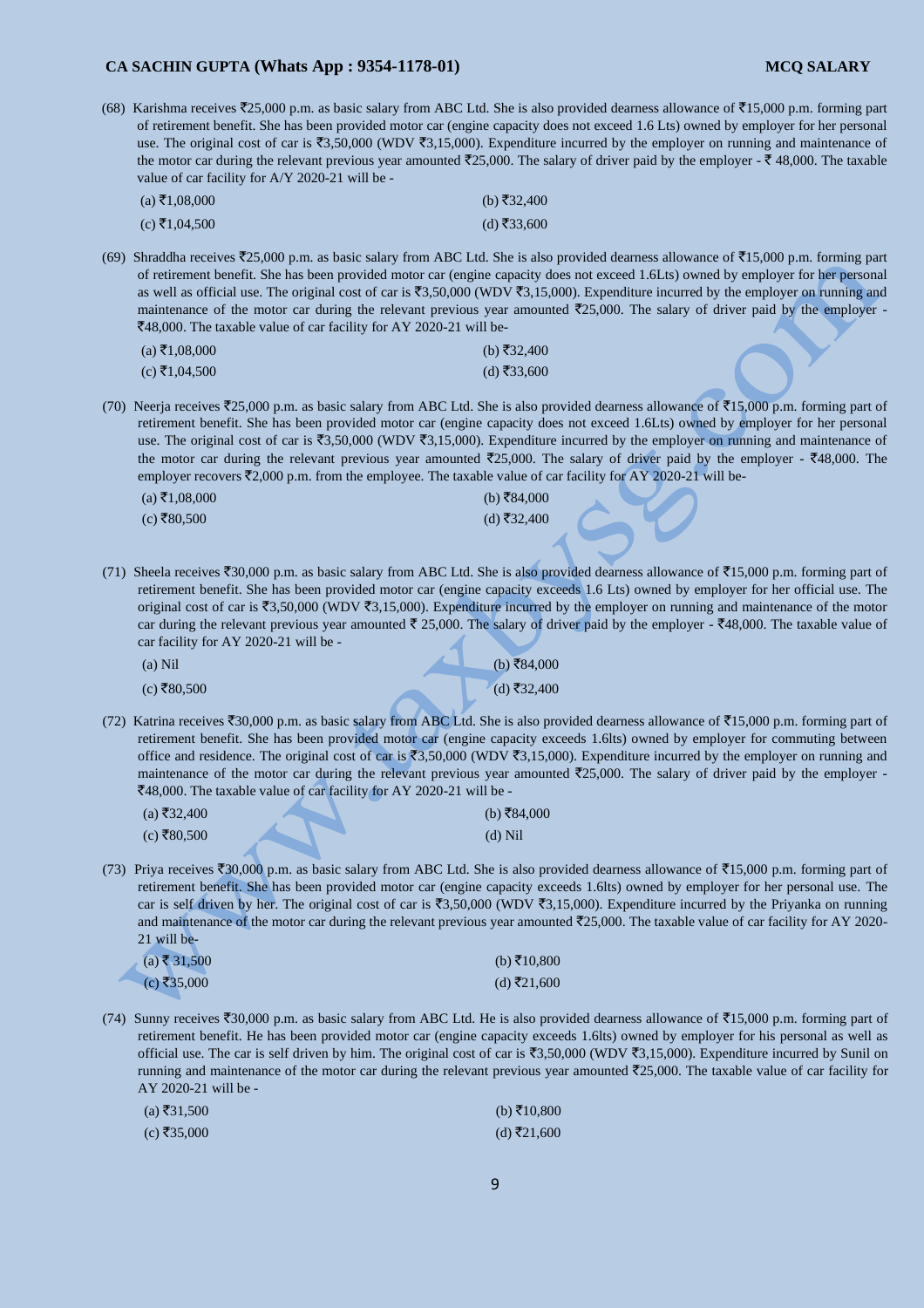(75) Prashant receives  $\text{\textsterling}30,000$  p.m. as basic salary from ABC Ltd. He is also provided dearness allowance of  $\text{\textsterling}15,000$  p.m. forming part of retirement benefit. He has been provided motor car (engine capacity does not exceed 1.6lts) owned by employer for his personal as well as official use. The original cost of car is  $\overline{53,50,000}$  (WDV  $\overline{53,15,000}$ ). Expenditure incurred by Prashant on running and maintenance of the motor car during the relevant previous year amounted  $\overline{25,000}$ . The salary of driver paid by the employer amounted  $\text{\textsterling}48,000$ . The taxable value of car facility for A/Y 2020-21 will be

| $(a)$ ₹83,000 | (b) ₹ 18,000 |
|---------------|--------------|
| (c) ₹ 10,800  | (d) ₹7,200   |

(76) Sahil receives  $\overline{530,000}$  p.m. as basic salary from ABC Ltd. He is also provided dearness allowance of  $\overline{515,000}$  p.m. forming part of retirement benefit. He owns a motor car (engine capacity does not exceed 1.6 Its) which is used by him for personal purposes. The original cost of car is  $\overline{53,50,000}$ . Expenditure incurred by employer on running and maintenance of the motor car during the relevant previous year amounted  $\overline{5}25,000$ . The salary of driver paid by the employer amounted  $\overline{5}48,000$ . The taxable value of car facility for A Y 2020-21 will be -

| $(a)$ ₹73,000 | (b) ₹ 55,000 |
|---------------|--------------|
| (c) ₹ 40,600  | $(d)$ Nil    |

(77) Abdul receives  $\bar{z}30,000$  p.m. as basic salary from ABC Ltd. He is also provided dearness allowance of  $\bar{z}15,000$  p.m. forming part of retirement benefit. He owns a motor car (engine capacity does not exceed 1.6 Lts) which is used by him for personal as well as official purposes. The original cost of car is  $\overline{5,50,000}$ . Expenditure incurred by employer on running and maintenance of the motor car during the relevant previous year amounted  $\bar{\zeta}$ 25,000. The salary of driver paid by the employer amounted  $\bar{\zeta}$ 48,000. The taxable value of car facility for A/Y 2020-21 will be

| $(a)$ ₹33,400 | (b) ₹73,000 |
|---------------|-------------|
| (c) ₹40,600   | (d) ₹32,400 |

(78) Kapil receives  $\overline{530,000}$  p.m. as basic salary from ABC Ltd. He is also provided dearness allowance of  $\overline{515,000}$  p.m. forming part of retirement benefit. He owns a motor car (engine capacity exceeds 1.6 Lts) which is used by him for personal as well as official purposes. The original cost of car is  $\overline{3,}50,000$ . Expenditure incurred by employer on running and maintenance of the motor car during the relevant previous year amounted  $\bar{\tau}$ 25,000. The salary of driver paid by the employer amounted  $\bar{\tau}$ 48,000. The taxable value of car facility for AY 2020-21 will be -----

| (a) ₹33,400 | (b) ₹73,000           |
|-------------|-----------------------|
| (c) ₹40,600 | $\bullet$ (d) ₹32,400 |

(79) Mr. A is provided with two cars, to be used for official and personal work by his employer ABC Ltd. The following information is available from the company records:

|                                                | $Car 1{}$ ₹   | Car2 ₹   |
|------------------------------------------------|---------------|----------|
| <b>Engine Capacity</b>                         | <b>L</b> 8Its | 1.8lts   |
| Cost of the Car                                | 6.00.000      | 4,00,000 |
| Running and maintenance (Borne by the company) | 40,800        | 28,000   |
| Salary of driver (Borne by the company)        | 24,000        | 24,000   |

The taxable monetary emoluments of Mr. A are  $\bar{\xi}$  90,000. The taxable 'Perk' in respect of Cars on the assumption car 2, is exclusively used by "A" for personal purpose will be -

| $(a) \xi1,31,600$ | (b) ₹1,57,200 |
|-------------------|---------------|
| (c) ₹72,000       | (d) ₹2,16,800 |

(80) Mr. Ramesh is provided with two cars, to be used for official and personal work by his employer ABC Ltd. The following information is available from the company records:

|                                                | $Car 1\bar{z}$ | Car2      |
|------------------------------------------------|----------------|-----------|
| <b>Engine Capacity</b>                         | $1.8$ Its      | ₹ 1.6 Its |
| Cost of the Car                                | 12,00,000      | 8,00,000  |
| Running and maintenance (Borne by the company) | 40,800         | 28,000    |
| Salary of driver (Borne by the company)        | 96,000         | 84,000    |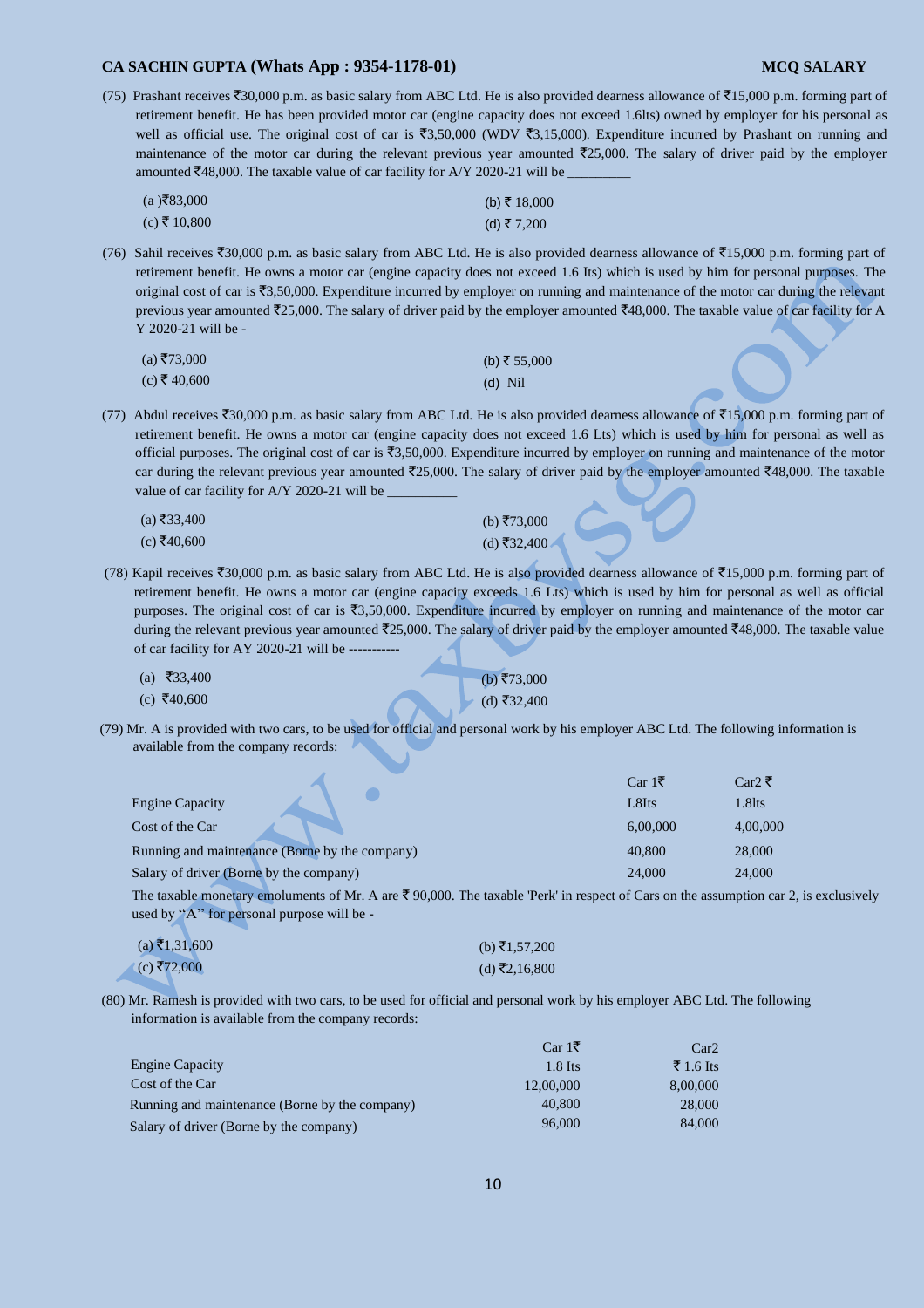The taxable monetary emoluments of Mr. A are  $\overline{z}9,00,000$ . The taxable 'Perk' in respect of Cars will be -

| (a) | $\bar{x}$ 2,31,600                      | (b) ₹2,89,200 |
|-----|-----------------------------------------|---------------|
|     | $\Sigma$ $\downarrow$ $\Omega$ $\Omega$ |               |

 $(c)$   $\bar{z}$ 4,48,800  $(d)$  ₹72,000

(81) Jasmeet receives  $\overline{5}$  30,000 p.m. as basic salary from ABC Ltd. He is also provided dearness allowance of  $\overline{5}$ 15,000 p.m. forming part of retirement benefit. He has been provided cook for which the actual cost to employer is  $\bar{\epsilon}$  60,000. Jasmeet has paid  $\bar{\epsilon}$  20,000 to the cook. The taxable value of cook perquisite will be -

| $(a)$ ₹60,000 | (b) ₹80,000 |
|---------------|-------------|
| (c) ₹40,000   | $(d)$ Nil   |

(82) Manoj receives  $\text{\textsterling}30,000$  p.m. as basic salary from ABC Ltd. He is also provided dearness· allowance of  $\text{\textsterling}15,000$  p.m. forming part of retirement benefit. He has been provided free electricity facility for which the actual cost to employer is  $\overline{58,000}$ . The employer has recovered  $\bar{z}8,000$  from Manoj on account of such facility. The taxable value of electricity

perquisite will be -

| (a) | ₹58,000 | (b) ₹66,000 |
|-----|---------|-------------|
| (c) | ₹50,000 | $(d)$ Nil   |

(83) Mahesh receives  $\bar{\tau}$  30,000 p.m. as basic salary from Delhi Public School. He is also provided dearness allowance of  $\bar{\tau}$  15,000 p.m. forming part of retirement benefit. His son is studying in the school for which the employer charges  $\bar{\tau}$  200 p.m. The cost of such education in a similar institution in the locality is  $\bar{\tau}$  3,500 p.m. The taxable value of education facility will be -

| (a) ₹ 39,600 | (b) ₹27,600 |
|--------------|-------------|
| (c) ₹42,000  | $(d)$ Nil   |

(84) Aadish is an employee of Moon Public School. His daughter, Zara, is studying in the said school at a concessional fees of  $\bar{\zeta}$  600 per month (Actual fee :  $\bar{\zeta}$  4,000 per month). The amount taxable in the hands of Aadish will be - *(June, 2015)* 

| (a) | ₹48,000 | (b) ₹7,200   |  |
|-----|---------|--------------|--|
| (c) | Nil     | (d) ₹40,800. |  |

(85) Ashok took an interest-free loan of  $\bar{\tau}$  15,000 from B Ltd. (the employer). Assuming that the market rate of interest on similar loan is 10%. the taxable value of the perquisite in the hands of Ashok will be - *(June, 2015)* 

 $(b)$ ₹ 1,500

(d) None of the above.

 $(a)$  ₹ 150

(c) Nil

(86) During the previous year 2019-120, Varun received a watch worth  $\bar{\tau}$  20,000 from his employer. The taxable value of the watch will be \_ *(June, 2015) (June, 2015) (* 

| (a) | $\sqrt{515,000}$ | (b) ₹ 20,000           |
|-----|------------------|------------------------|
| (c) | Nil              | (d) None of the above. |

(87) Rajesh receives  $\bar{\xi}$  30,000 p.m. as basic salary from Delhi Public School. He is also provided dearness allowance of  $\bar{\xi}$  15,000 p.m. forming part of retirement benefit. His son is studying in the school for which the employer charges  $\bar{\tau}$  200 p.m. The cost of such education in a similar institution in the locality is  $\bar{\tau}$  1,200 p.m. The taxable value of education facility will be-

| $(a)$ ₹14,400 | (b) ₹12,000 |
|---------------|-------------|
| (c) ₹16,800   | $(d)$ Nil   |

(88) Suresh is pilot of Jet airways. He receives  $\overline{50,000}$  p.m. as basic salary. He is also provided dearness allowance of  $\overline{515,000}$  p.m. forming part of retirement benefit. He has been provided transport facility in the conveyance owned by the company. The amount charged to general public on account of such facility is  $\overline{25,000}$ . The employer has recovered  $\overline{5,000}$  from Suresh. The cost to employer is  $\overline{\mathfrak{e}}18,500$ . The taxable value of transport facility will be -

| (a) ₹25,000  | (b) ₹ 20,000 |
|--------------|--------------|
| (c) ₹ 18,500 | $(d)$ Nil    |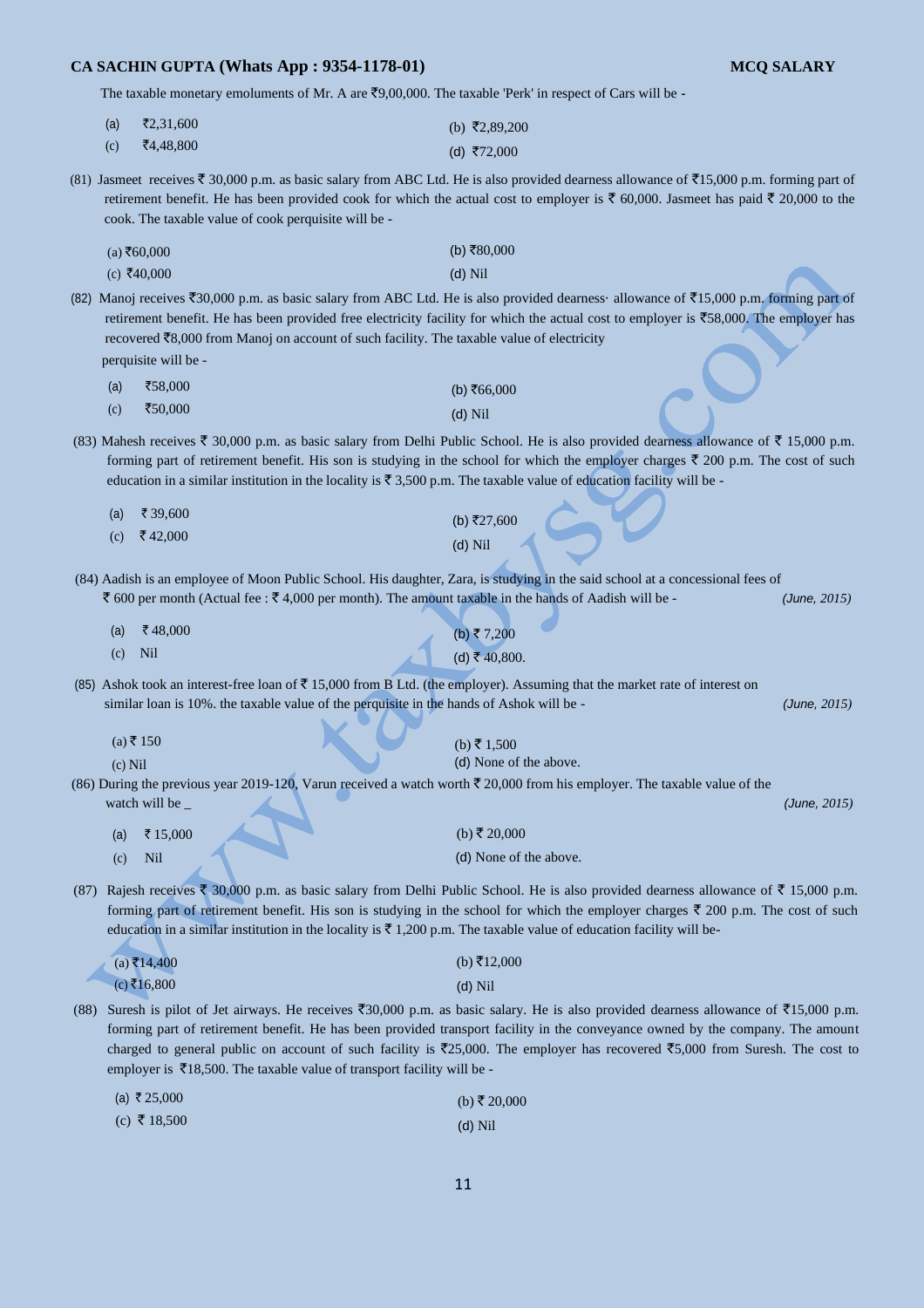- 
- (89) Kalu is employee of ABC Roadways Pvt. Ltd. engaged in transportation of passengers. He receives  $\overline{$}30,000$  p.m. as basic salary. He is also provided dearness allowance of  $\overline{5}15,000$  p.m. forming part of retirement benefit. He has been provided transport facility in the conveyance owned by the company. The amount charged to general public on account of such facility is ₹25,000. The employer has recovered ₹5,000 from Kalu. The cost to employer is ₹18,500. The taxable value of transport facility will be -

| $(a)$ ₹25,000 | (b) ₹20,000 |
|---------------|-------------|
| (c) ₹18,500   | $(d)$ Nil   |

- (90) "Family" for the purpose of medical facility means
	- (a) spouse of that individual (b) Children of that individual
	-
	- (c) Parents, brothers and sisters of the individual (d) All of the above or any of them wholly or mainly dependent on the individual.
- (91) Ms. Priya is provided with an interest free loan by her employer for the purchase of a house. The value of the perquisite shall be - *(June 2016)* 
	- (a) Simple interest computed at the rate charged by the Central Government to its employees on 1st April of the previous year
- (b) Simple interest computed at the rate charged by State Bank of India on 1<sup>st</sup> April of the previous year

(d) Simple interest computed at the rate determined by the employer on 1<sup>st</sup> April of previous year.

Simple interest computed at the rate charged by National Housing Bank on 1<sup>st</sup> April of the previous year  $(c)$ 

(92) Kamlesh is employee of Apollo Hospitals Pvt. Ltd. He receives  $\overline{50,000}$  p.m. as basic salary. He is also provided dearness allowance of  $\bar{\mathfrak{Z}}$ 15,000 p.m. forming part of retirement benefit. The employer has incurred an expenditure of  $\bar{\mathfrak{Z}}$ 25,000 on medical treatment of his minor child and  $\overline{7}75,000$  on medical treatment of his brother not dependent on Kamal in the hospital maintained by the employer. The taxable value of medical facility will be -

- $(a)$  ₹25,000  $(c)$  ₹85,000  $(b) ₹75,000$  $(d)$  ₹60,000
- (93) Any sum paid by the employer in respect of an expenditure incurred by an employee on his medical treatment or treatment of any of his family member *in private hospital* is exempt upto -

| $(a)$ ₹15,000 |  | $(b)$ Nil     |
|---------------|--|---------------|
| $(c)$ ₹30,000 |  | $(d)$ ₹60,000 |

(94) Everest Ltd. reimburses the following expenditure on medical treatment of the son of an employee Karan. The treatment was done at UK : *(June 2005)* 

(i) Travelling expenses  $\bar{x}$ 1,15,000.

(ii) Stay expenses at UK permitted by RBI  $\bar{z}$ 45,000 (Actual expenses  $\bar{z}$ 70,000). (iii)

Medical expenses permitted by RBI  $\text{\textsterling}50,000$  (Actual expenses  $\text{\textsterling}70,000$ ).

The taxable perquisites in the hands of Karan, if his annual income from salary was  $\bar{\xi}$ 1,56,000 will be -

| $(a)$ ₹2,55,000 | (b) ₹45,000 |
|-----------------|-------------|
| $(c)$ ₹1,60,000 | $(d)$ Nil   |

(95) Mr. M was granted an option on 1-7-2018 by the company to purchase 500 equity shares at a price of  $\overline{2}250$  per share. The period during which the option can be exercised to purchase 500 shares at a pre-determined price of  $\bar{\tau}$  250 per share commencing on 1-7-2018 and ending on 31-3-2020. Mr. M exercised the option on 15-3-2019 to purchase 500 shares. Fair market value on the said date was  $\bar{\tau}$  500 on the Bombay Stock Exchange and  $\bar{\tau}$  600 on the National Stock Exchange. The NSE has recorded the higher volume of trading in that share. The company has allotted him 500 shares on 24th April, 2019. The fair market value on the date of allotment was  $\overline{800}$  per share on NSE and  $\overline{850}$  on the BSE, that has recorded the higher volume of trading in that share. The taxable value of employees stock option plan will be -

| (a) ₹ 1,25,000 | (b) ₹ 1,75,000 |
|----------------|----------------|
| (c) ₹2,75,000  | (d) ₹3,00,000  |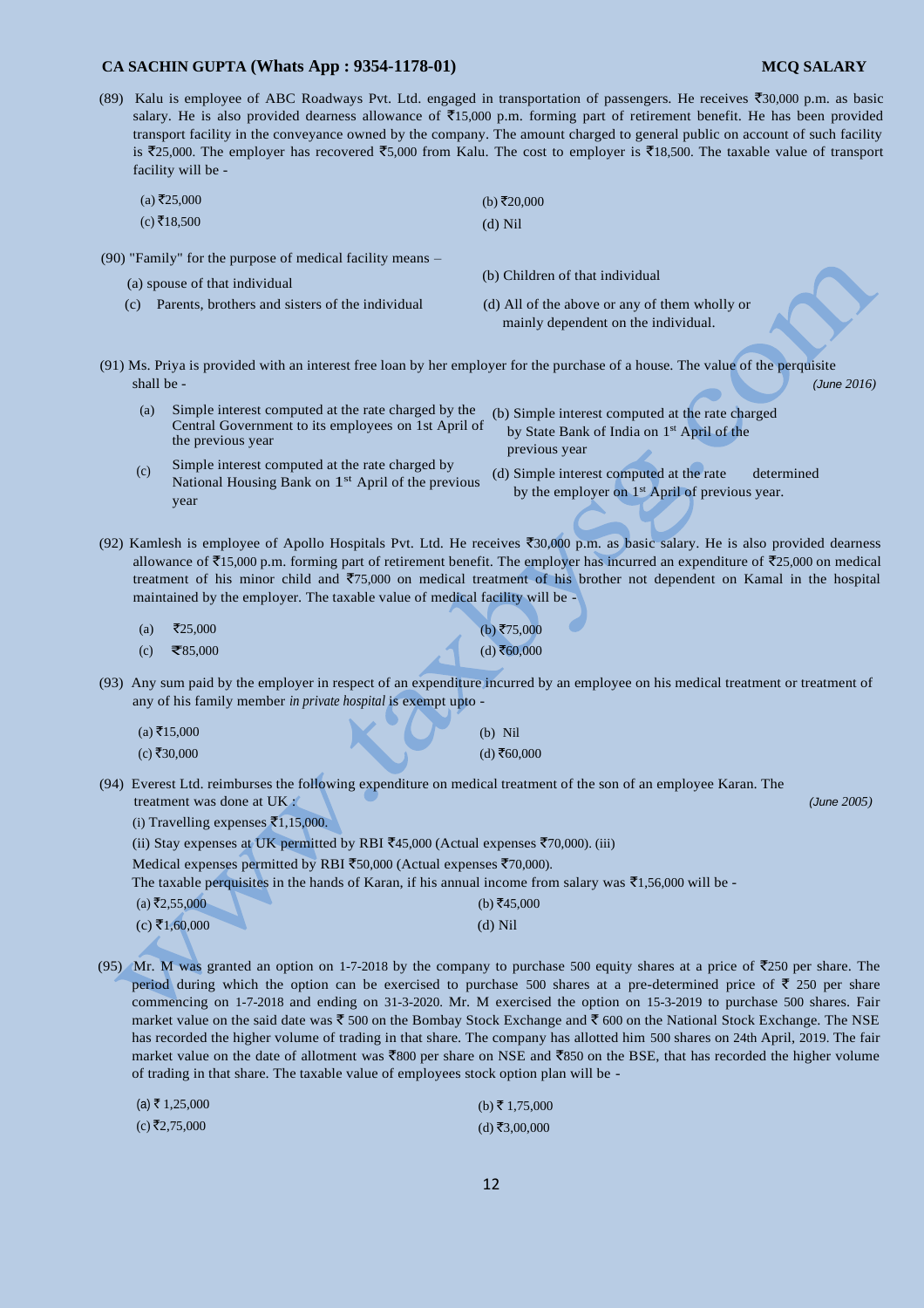$(c) \space \overline{\mathfrak{F}}15,000$ 

|                                                                                                                                                                                                                                                                                                                                                                                | (96) Ashish is employee of ABC Pvt. Ltd. He receives $\bar{\xi}$ 30,000 p.m. as basic salary. He is also provided dearness allowance of $\bar{\xi}$ 15,000pm.<br>forming part of retirement benefit. The employer has provided interest free loan of $\bar{\tau}$ 1,00,000 on 1-4-2019 for medical treatment of<br>specified diseases. The rate of interest charged by SBI on such loan is 12% p.a. The entire loan is outstanding during the previous<br>year. The taxable value of perquisite will be - |           |                      |              |
|--------------------------------------------------------------------------------------------------------------------------------------------------------------------------------------------------------------------------------------------------------------------------------------------------------------------------------------------------------------------------------|-----------------------------------------------------------------------------------------------------------------------------------------------------------------------------------------------------------------------------------------------------------------------------------------------------------------------------------------------------------------------------------------------------------------------------------------------------------------------------------------------------------|-----------|----------------------|--------------|
|                                                                                                                                                                                                                                                                                                                                                                                | (a) ₹12,000                                                                                                                                                                                                                                                                                                                                                                                                                                                                                               |           | (b) ₹1,00,000        |              |
|                                                                                                                                                                                                                                                                                                                                                                                | (c) ₹1,12,000                                                                                                                                                                                                                                                                                                                                                                                                                                                                                             | (d)       | Nil                  |              |
|                                                                                                                                                                                                                                                                                                                                                                                | (97) Interest-free loan to an employee, where the amount of loan does not exceed anyone of the following, shall be treated as<br>the tax-free perquisite in all cases under section $17(2)$ -                                                                                                                                                                                                                                                                                                             |           |                      | (June, 2009) |
|                                                                                                                                                                                                                                                                                                                                                                                | ₹ 10,000<br>(a)                                                                                                                                                                                                                                                                                                                                                                                                                                                                                           |           | (b) ₹15,000          |              |
|                                                                                                                                                                                                                                                                                                                                                                                | ₹ 20,000<br>(c)                                                                                                                                                                                                                                                                                                                                                                                                                                                                                           |           | (d) ₹ 25,000         |              |
|                                                                                                                                                                                                                                                                                                                                                                                | (98) A Ltd. has advanced an interest free loan of $\bar{\tau}$ 5,00,000 to B for purchase of car on 1-5-2019. B has been repaying the loan in<br>instalments of $\bar{\tau}$ 20,000 p.m. on the 1 <sup>st</sup> of next month. Compute the value of perquisite on account of interest assuming the interest<br>charged by SBI is 10% p.a.                                                                                                                                                                 |           |                      |              |
|                                                                                                                                                                                                                                                                                                                                                                                | $(a)$ ₹ 34,833                                                                                                                                                                                                                                                                                                                                                                                                                                                                                            |           | (b) ₹ 36,667         |              |
|                                                                                                                                                                                                                                                                                                                                                                                | $(c)$ ₹40,000                                                                                                                                                                                                                                                                                                                                                                                                                                                                                             |           | (d) ₹ 50,000         |              |
| (99) Prashant obtained interest-free loan of $\bar{\tau}$ 20,000 from his employer company for purchasing a two-wheeler. The market rate of interest<br>on such loan is 20% per annum. The lending rate of State Bank of India is 12.5% and that of the private sector banks is 16%. The<br>taxable amount of this perquisite will be computed at the rate of -<br>(Dec. 2010) |                                                                                                                                                                                                                                                                                                                                                                                                                                                                                                           |           |                      |              |
|                                                                                                                                                                                                                                                                                                                                                                                | (a) $20%$                                                                                                                                                                                                                                                                                                                                                                                                                                                                                                 |           | (b) $16%$            |              |
|                                                                                                                                                                                                                                                                                                                                                                                | $(c)$ 12.5%                                                                                                                                                                                                                                                                                                                                                                                                                                                                                               |           | (d) Nil rate.        |              |
|                                                                                                                                                                                                                                                                                                                                                                                | (100) Ankit obtained interest-free loan of $\bar{\tau}$ 2,00,000 from his employer company for purchasing a four-wheeler on 1-10-2019.<br>The market rate of interest on such loan is 20% per annum. The lending rate of State Bank of India is 12.5% and that of the private<br>sector banks is 16%. The entire loan is outstanding as on 31-03-2020. The taxable amount of this perquisite for AY 2020-21 will be-                                                                                      |           |                      |              |
|                                                                                                                                                                                                                                                                                                                                                                                | (a) ₹ 12,500                                                                                                                                                                                                                                                                                                                                                                                                                                                                                              |           | (b) ₹25,000          |              |
|                                                                                                                                                                                                                                                                                                                                                                                | $(c)$ ₹ 20,000                                                                                                                                                                                                                                                                                                                                                                                                                                                                                            |           | (d) ₹ 16,000         |              |
| (101) Gift to an employee, where the amount of gift is below anyone of the following, shall be treated as the tax-free perquisite in all cases<br>under section $17(2)$ -                                                                                                                                                                                                      |                                                                                                                                                                                                                                                                                                                                                                                                                                                                                                           |           |                      |              |
|                                                                                                                                                                                                                                                                                                                                                                                | ₹ $5,000$<br>(a)                                                                                                                                                                                                                                                                                                                                                                                                                                                                                          |           | (b) ₹50,000          |              |
|                                                                                                                                                                                                                                                                                                                                                                                | ₹ 25,000<br>(c)                                                                                                                                                                                                                                                                                                                                                                                                                                                                                           |           | (d) ₹ 20,000         |              |
|                                                                                                                                                                                                                                                                                                                                                                                | (102) The value of free food and non-alcoholic beverages provided by the employer to an employee during working hours provided in a<br>remote area shall be -                                                                                                                                                                                                                                                                                                                                             |           |                      |              |
|                                                                                                                                                                                                                                                                                                                                                                                | (a) Exempt upto ₹ 50 per meal.                                                                                                                                                                                                                                                                                                                                                                                                                                                                            | (b)       | Fully taxable        |              |
|                                                                                                                                                                                                                                                                                                                                                                                | (c) Fully exempt                                                                                                                                                                                                                                                                                                                                                                                                                                                                                          | (d)       | Exempt upto ₹ 20,000 |              |
|                                                                                                                                                                                                                                                                                                                                                                                | (103) Ram Lal is employee of ABC Pvt. Ltd. He receives ₹ 30,000 p.m. as basic salary. He is also provided dearness allowance of ₹ 15,000<br>p.m. forming part of retirement benefit. The employer has provided free refreshment during working hours. The expenditure incurred<br>by the employer is $\bar{\tau}$ 25,000. The company works for 300 days during the year. The taxable value of perquisite will be -                                                                                       |           |                      |              |
|                                                                                                                                                                                                                                                                                                                                                                                | $(a)$ ₹ 25,000                                                                                                                                                                                                                                                                                                                                                                                                                                                                                            |           | (b) ₹ 10,000         |              |
|                                                                                                                                                                                                                                                                                                                                                                                | $(c)$ ₹ 15,000                                                                                                                                                                                                                                                                                                                                                                                                                                                                                            | $(d)$ Nil |                      |              |
|                                                                                                                                                                                                                                                                                                                                                                                | (104) Shyam lal is employee of ABC Pvt. Ltd. He receives ₹ 30,000 p.m. as basic salary. He is also provided dearness allowance of ₹<br>15,000 p.m. forming part of retirement benefit. The employer has provided free lunch during office hours and cost per meal is $\bar{\mathfrak{F}}$ 150.<br>The company works for 300 days during the year. The taxable value of perquisite will be -                                                                                                               |           |                      |              |
|                                                                                                                                                                                                                                                                                                                                                                                | ₹45,000<br>(a)                                                                                                                                                                                                                                                                                                                                                                                                                                                                                            |           | (b) ₹ 30,000         |              |

13

(d) Nil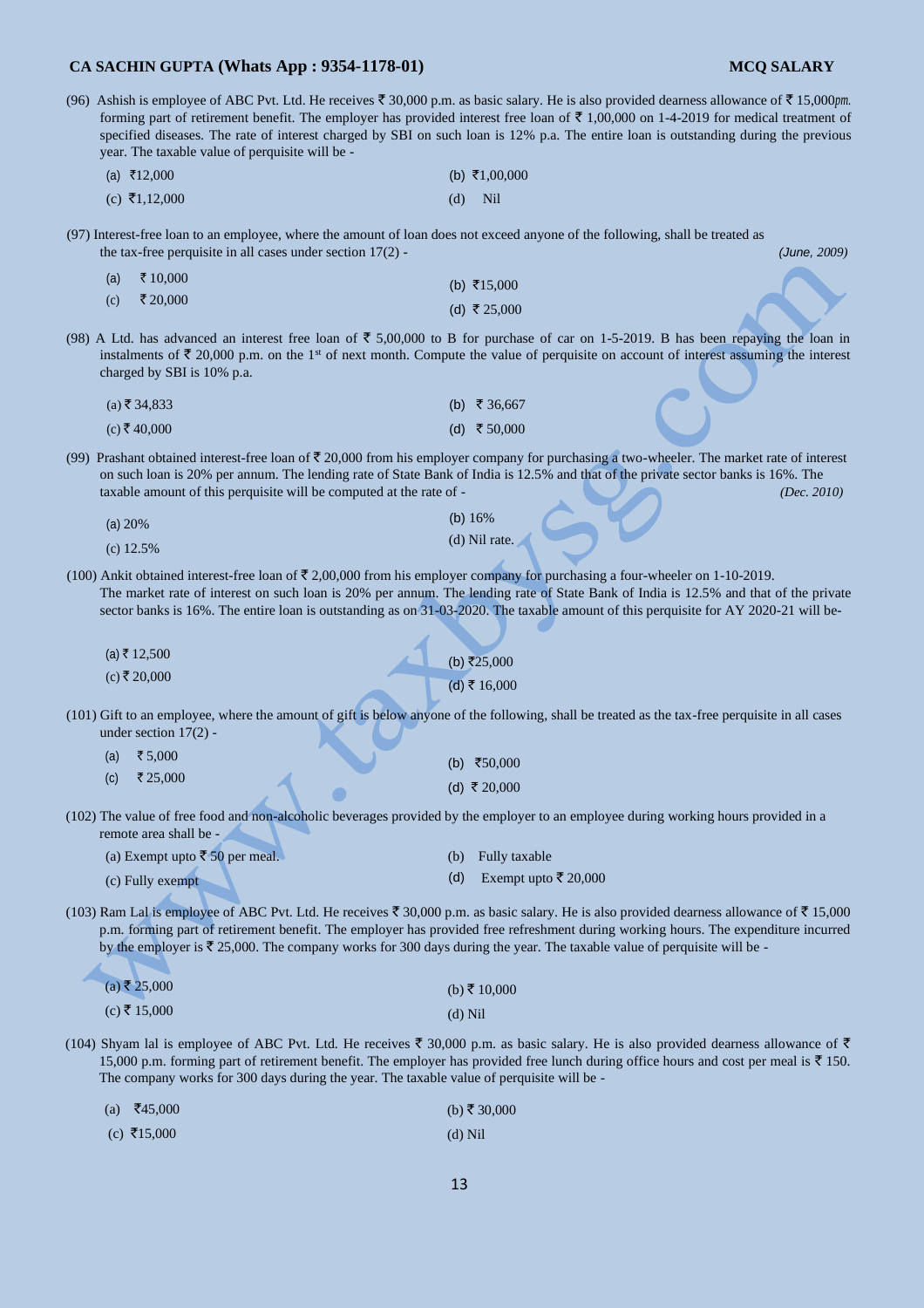(105) Suresh is employee of ABC Pvt. Ltd. He receives  $\overline{30,000}$  p.m. as basic salary. He is also provided dearness allowance of `15,000 p.m. forming part of retirement benefit. The employer has provided health club facility for which expenditure incurred by the employer is  $\overline{*}45,000$  and  $\overline{*}15,000$  is recovered from the employee. The taxable value of perquisite will be -

| (a) $\bar{z}$ 45,000 | (b) ₹30,000 |
|----------------------|-------------|
| (c) ₹60,000          | $(d)$ Nil   |

(106) Ganesh is employee of ABC Pvt. Ltd. He receives  $\text{\textdegree{30,000}}$  p.m. as basic salary. He is also provided dearness allowance of $\overline{$}15,000$  p.m. forming part of retirement benefit. The employer has paid credit card fees of  $\overline{$}15,000$  and also amount of ₹35,000 on account of credit card bills of purchases made by Ganesh for his personal purposes. ₹5,500 is recovered from Ganesh by the employer. The taxable value of perquisite will be -

| (a) $\bar{z}$ 44,500   | (b) ₹50,000 |
|------------------------|-------------|
| (c) $\bar{\xi}$ 29,500 | $(d)$ Nil   |

(107) Supriya is an employee of ABC Pvt. Ltd. She receives  $\overline{50,000}$  p.m. as basic salary. She is also provided dearness allowance of  $\bar{\mathfrak{e}}$ 15,000 p.m. forming part of retirement benefit. The employer has provided furniture original cost  $\bar{\mathfrak{e}}$ 1,25,000 (WDV `1,00,000) for her personal use with effect from **1 st**August 2019. The taxable value of perquisite for AY 2020-21 will be-

| (a) ₹12,500 | (b) ₹10,000 |
|-------------|-------------|
| (c) ₹8,333  | (d) ₹6,667  |

(108) Aarti is an employee of ABC Pvt. Ltd. She receives  $\overline{50,000}$  p.m. as basic salary. She is also provided dearness allowance of  $\text{\textsterling}15,000$  p.m. forming part of retirement benefit. The employer has provided computer original cost  $\text{\textsterling}65,000$  (WDV  $\text{\textsterling}26,000$ ) for her personal use with effect from **1 st** July 2019. The taxable value of perquisite for AY 2020-21 will be-

| (a) ₹6,500 | (b) ₹2,600 |
|------------|------------|
| (c) ₹4,875 | $(d)$ Nil  |

(109) Kavita is an employee of ABC Pvt. Ltd. She receives `50,000 p.m. as basic salary. She is also provided dearness allowance of `15,000 p.m. forming part of retirement benefit. The employer has transferred motor car on 1 **st** September 2019 for `25,000. The car was purchased by the employer on 1<sup>st</sup> October, 2017 for  $\overline{53,00,000}$ . The taxable value of perquisite for AY 2020-21 will be-

| (a) ₹2,15,000 |  |  | (b) $\bar{z}$ 1,71,000    |
|---------------|--|--|---------------------------|
| (c) ₹2,45,000 |  |  | (d) $\bar{\zeta}2,45,250$ |

(110) Aysha is an employee of ABC Pvt. Ltd. She receives  $\text{\textsterling}50,000$  p.m. as basic salary. She is also provided dearness allowance of  $\text{\textsterling}15,000$  p.m. forming part of retirement benefit. The employer has transferred furniture on 1st September 2019 for  $\text{\textsterling}5,000$ . The furniture was purchased by the employer on 1<sup>st</sup> October, 2016 for  $\bar{\ell}2,00,000$ . The taxable value of perquisite for AY 2020-21 will be

| (a) ₹1,55,000 | (b) $\bar{x}$ 1,57,000 |
|---------------|------------------------|
| (c) ₹1,36,667 | (d) $\bar{x}$ 1,42,150 |

(111) Joy Ltd. transfers a Honda city car to hits employee Mr. Happy after using it for 4 years and 10 months, for  $\overline{52,10,000}$ . Cost of the car is  $\bar{\mathcal{F}}10,00,000$ . The value of taxable perquisite in the hands of employee is - *(Dec. 2014)* 

| (a) ₹1,17,680 | (b) $\bar{\tau}1,99,600$ |
|---------------|--------------------------|
| $(c)$ Nil     | (d) ₹7,90,000            |

(112) Priya is an employee of ABC Pvt. Ltd. She receives  $\overline{50,000}$  p.m. as basic salary. She is also provided dearness allowance of `15,000 p.m. forming part of retirement benefit. The employer has transferred computer on 1 **st** September 2019 for `5,000. The computer was purchased by the employer on **1 st** October, 2018 for `50,000. The taxable value of perquisite for AY 2020-21 will be-

| $(a) \; ₹45,000$ | (b) $\bar{\tau}$ 17,917 |
|------------------|-------------------------|
| (c) ₹50,000      | $(d)$ Nil               |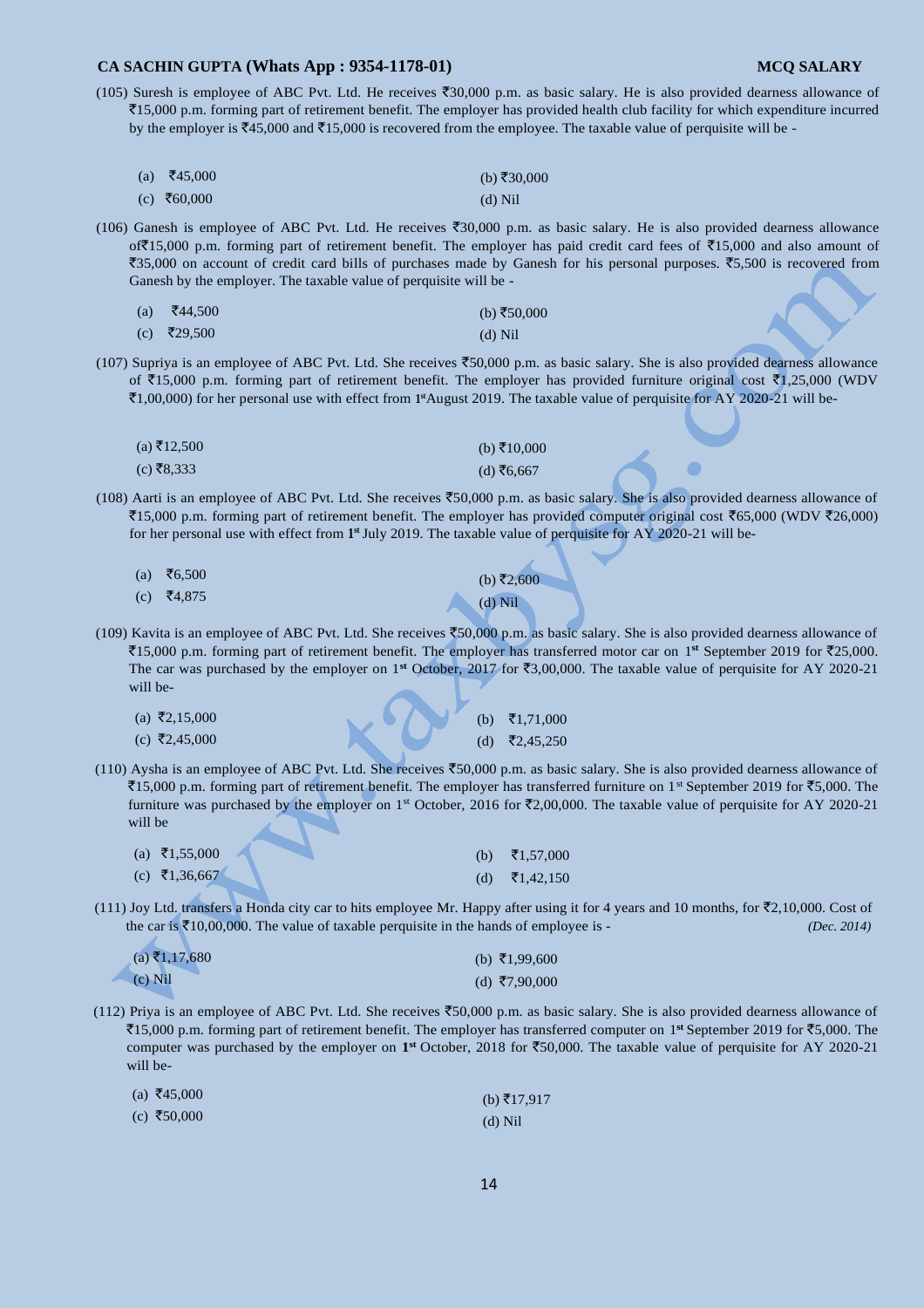PROFITS IN LIEU OF SALARY, GRATUITY, EARNED LEAVE SALARY, PENSION, LEAVE TRAVEL CONCESSION AND VRS COMPENSATION

(113) In which of the following case the gratuity received is not taxable? (a) Government employees (b) Employees covered by Payment of Gratuity Act, 1872 (d) None of these. (c) Any other employee (114) Under Section 10(10) of Income-tax Act, 1961, maximum amount of gratuity received which is not chargeable to tax for employee not covered under Gratuity Act shall be -  $(a)$  ₹ 3,50,000  $(c)$  ₹2,50,000  $(b)$ ₹20,00,000  $(d)$  ₹ 10,00,000 (115) What is the exemption limit in case of employees covered by the Payment of Gratuity Act, 1972?  $(a) \quad \overline{3}3,00,000$  $(c)$  ₹ 20,00,000  $(b)$ ₹3,50,000  $(d)$ ₹10,00,000 (116) Suresh is an employee of XYZ Ltd. He retired on 17th Nov. 2019 after rendering service of 38 years, 6 month and 1 day. Calculate the number of completed years if Suresh is covered under the Payment of Gratuity Act. (a) 37 years (b) 39 years (c) 38 years (d) 38 years 6 months 7 days.  $(117)$  Payal is an employee of ABC Pvt. Ltd. She receives  $\overline{50,000}$  p.m. as basic salary. She is also provided dearness allowance of  $\bar{z}$ 15,000 p.m. forming part of retirement benefit. She received gratuity of  $\bar{z}$ 25,000 during the continuity of employment. The taxable portion of gratuity will be -  $(a) \bar{z} 25,000$  $(c)$  ₹ 12,500  $(b)$ ₹15,000 (d) Nil (118) Mr. Sunil is a private sector employee. He received  $\bar{5}$  12,00,000 as gratuity. He retired on 16<sup>th</sup> February 2020 after rendering 25 years and 7 months of service. His basic salary was  $\bar{\mathfrak{F}}$  30,000 p.m. His dearness allowance was  $\bar{\mathfrak{F}}$  15,000 p.m (40% forms part of retirement benefit). He is not covered under Payment of Gratuity Act, 1972. The amount of gratuity exempt will be -  $(a)$ ₹ 5,40,000  $(c)$  ₹ 4,50,000  $(b)$ ₹ 10,00,000  $(d)$  ₹ 20,00,000 (119) Mr. Raj Mohan is a government employee. He received  $\bar{\bar{\tau}}$  25,00,000 as gratuity. He retired on 16<sup>th</sup> February 2020 after rendering 25 years and 7 months of service. His basic salary w.e.f. 01-10-2019 was  $\bar{\tau}$  30,000 per month (prior to that  $\bar{\tau}$  25,000 p.m.). His dearness allowance was  $\bar{\tau}$  15,400 p.m. The amount of gratuity taxable will be -(a) Nil  $(c)$  ₹ 20,85,000  $(b) \bar{z}$  18,19,000  $(d)$ ₹ 25,00,000 (120) Mr. Krishna is a private sector employee. He received  $\bar{\tau}$  18,00,000 as gratuity. He retired on 16<sup>th</sup> February 2020 after rendering 25 years and 7 months of service. His basic salary was  $\bar{\tau}$  30,000 p.m. His dearness allowance was  $\bar{\tau}$  15,000 p.m. He is covered under Payment of Gratuity Act, 1972. The amount of gratuity exempt will be - (a) Nil (b)  $\bar{z}$  20,00,000 (c)  $\bar{x}$  18,00,000 (d)  $\bar{x}$  6,75,000 (121) Mr. Prakash is a private sector employee. He received  $\bar{\tau}$  10,00,000 as gratuity. He retired on 10<sup>th</sup> January 2020 after rendering 22 years and 8 months of service. His basic salary was  $\bar{\xi}$  40,000 p.m. His dearness allowance was  $\bar{\xi}$  20,000 p.m. (Nothing forms

| $(a)$ ₹4,40,000 | (b) ₹20,00,000 |
|-----------------|----------------|
| (c) ₹5,60,000   | $(d)$ NIL      |

part of retirement benefit). He is not covered under Payment of Gratuity Act, 1972. The amount of gratuity taxable will be -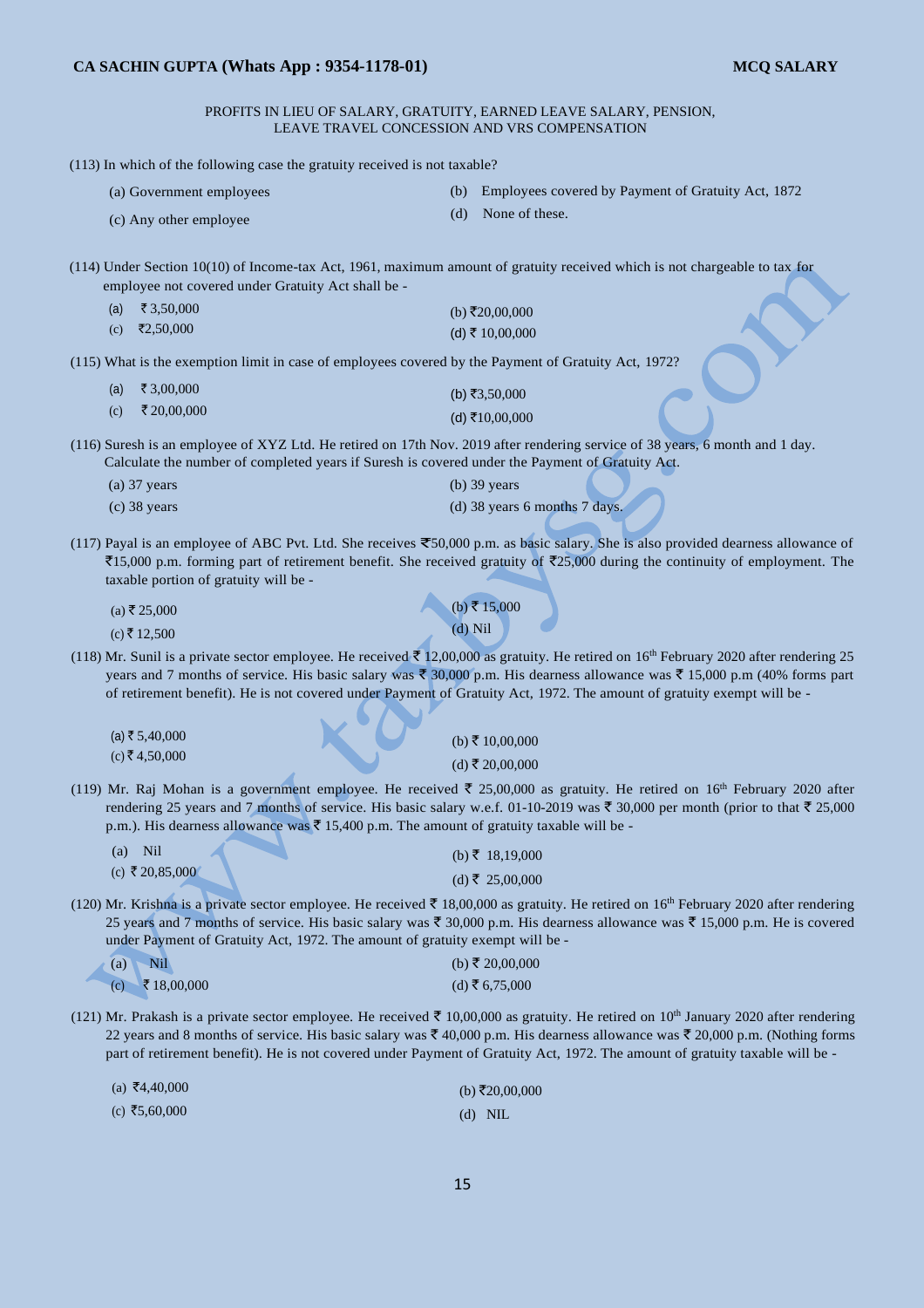# **CA SACHIN GUPTA (Whats App : 9354-1178-01) MCQ SALARY** (122) The maximum exemption under section 10(10AA) in case of leave encashment is - *(June, 2011)*   $(b) \xi 3,00,000$  $(a)$  ₹ 3,50,000  $(c)$  ₹ 10,00,000  $(d)$  ₹5,00,000 (123) For the purpose of calculation of average salary in case of exemption of leave encashment the average salary drawn during the period of 10 months immediately preceding the ………………….of retirement. (a) Month (b) Date (c) Week (d) Year (124) What is the annual leave entitlement specified in the Income Tax Act? (a)  $1.5$  months (b)  $40 \text{ days}$ (c) 30 days (d) None of these. (125) The amount of exemption for leave encashment in case of Government employee is - (a) Actual amount of leave encashment received. (b) Fully exempted from tax (c)  $\overline{\xi}$  3,00,000 (d) 10 months average salary preceding the month of retirement (126) Salary received in lieu of unavailed leave during service shall be - *(Dec. 2012)*  (a) Fully taxable (b) Fully exempted (c) Partially taxable (d) None of the above. (127) Mr. Bansal was employed in M/ s. ABC & Associates. After completing 40 years and 7 months of service he retired on 31"October 20l9. The particulars are as under- (i) Salary at the time of retirement -  $\bar{\mathfrak{E}}$  10,000 p.m, (ii) Average monthly salary for 10 months ending on  $31<sup>st</sup>$  October 2019 -  $\overline{59}$ ,500 p.m. (iii) Leave entitlement – 1.5 months for each completed year of service. (iv) Leave encashment received for 25 months on basis of salary at the time of retirement -  $\overline{5}2,50,000$ . The amount of Leave encashment exempt will be - $(a) \xi$ 2,50,000  $(b)$  ₹95,000  $(c)$  ₹ 47,500  $(d)$ ₹3,00,000 (128) Mr. Kamal was employed in M/ s ABC & Associates. He received  $\bar{\epsilon}$ 1,00,000 as earned leave salary. He retired on 16<sup>th</sup> February 2020 after rendering 24 years and 7 months of service. His basic salary was  $\bar{z}15,000$  p.m. His dearness allowance was  $\bar{z}10,000$  p.m (forms part of retirement benefit). Leave entitlement 1.5 months for each completed year of service. The amount of taxable earned leave salary:  $\bullet$ (a) Nil  $(b) ₹1,00,000$  $(c)$ ₹25,000  $(d)$ ₹50,000 (129) Where the employee is not in receipt of gratuity what will be the exemption? (a)  $1/3^{rd}$  of the commuted value of the pension (b)  $1/2$  of Commuted value of the pension which which he is entitled to receive he is entitled to receive (c) Wholly exempt (d) Wholly taxable (130) Bimal is employed in a factory at a salary of  $\bar{\mathfrak{r}}2,400$  per month. He also gets dearness allowance  $\otimes \bar{\mathfrak{r}}$  600 per month and bonus @ ₹200 per month. He retired on 31<sup>st</sup> December, 2019 and received ₹75,000 as gratuity under the Payment of Gratuity Act, 1972 after serving 31 years and 4 months in that factory. The amount of gratuity exempt under the Income tax Act, 1961 will be – *(Dec. 2014)*   $(a)$  ₹75,000  $(b)$  ₹53,654  $(d)$ ₹20,00,000.  $(c)$  ₹21,346

(131) X retired on 15-4-2019 from a company. He was entitled to a pension of  $\overline{54,000}$  p.m. At the time of retirement, he got 75% of the pension commuted and received  $\bar{\tau}1,20,000$  as commuted pension. Compute the taxable portion of the commuted pension if he is entitled to gratuity.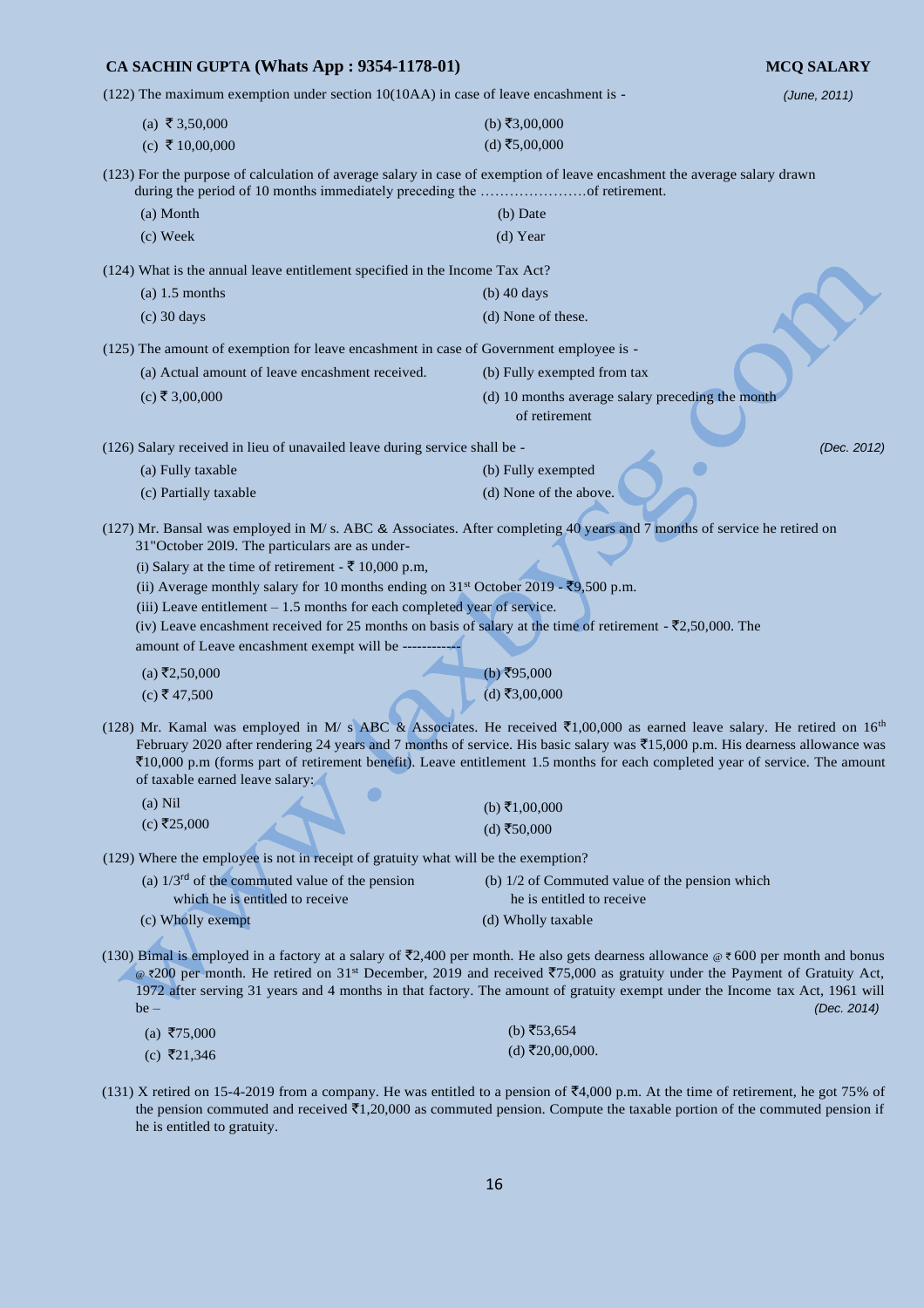| $(a)$ ₹ 66,667 | (b) ₹ 53,333 |
|----------------|--------------|
| (c) ₹ 1,20,000 | (d) ₹ 78,667 |

(132) Anand is entitled to get a pension of  $\overline{66,000}$  per month from a private company. He gets 60% of the pension commuted and receives ₹3,60,000. He also receives ₹2,00,000 as gratuity from the same employer. The taxable portion of commuted value of pension will be - *(Dec. 2014)* 

| (a) | ₹ 1,60,000           | $(b)$ Nil      |
|-----|----------------------|----------------|
| (c) | $\bar{\xi}$ 3,60,000 | (d) ₹ $60,000$ |

(133) Suresh is entitled to get a pension of  $\bar{z}$ 600 per month from a private company. He gets three-fifth of the pension commuted and received `36,000. He did not receive gratuity. The taxable portion of commuted value of pension is *(June, 2012)* 

| (a) | ₹ 16,000 | (b) ₹ 6,000   |
|-----|----------|---------------|
| (c) | र 18,000 | (d) ₹ 12,000. |

(134) An employee of a company, who was entitled for a gratuity of  $\overline{5}$  8,00,000, also received  $\overline{5}$ 12,00,000 by commuting 40% of his pension. The taxable amount of commuted pension is - *(June 2016)* 

| $(a)$ ₹ 2,00,000 | (b) ₹ 4,00,000  |
|------------------|-----------------|
| (c) ₹ 12,00,000  | (d) ₹ 22,00,000 |

(135) Mr. Goyal retires from a Private service on 1" August 2019. At the time of his retirement after 28 years and 8 months of service, he was getting the salary of  $\overline{34,000}$  per month. He gets pension of  $\overline{310,000}$  per month upto 31<sup>st</sup> December 2019. With effect from 1<sup>st</sup> January 2020 he gets  $4/5$ <sup>th</sup> of his pension commuted for  $\overline{5}12,00,000$ . Determine his gross salary taxable for A/Y 2020-21 will be----

| $(a)$ ₹ 6,42,000 | (b) ₹ 6,66,000 |
|------------------|----------------|
| $(c)$ ₹ 5,86,000 | (d) ₹ 1,92,000 |

(136) Rohit retires from private service on 30<sup>th</sup> April, 2019 and his pension has been fixed at  $\bar{c}1,500$  p.m. He gets 1/2 of his pension commuted during January, 2020 and receives  $\overline{5}75,000$ . He also gets  $\overline{5}60,000$  as gratuity. The total pension taxable including commuted value will be - *(Dec. 2015)* 

| (a) | ₹ 16.500           | L (b) ₹41,500 |
|-----|--------------------|---------------|
| (c) | $\bar{\xi}$ 39,250 | (d) ₹ 14,250  |

(137) What is the specified limit in case of exemption for retrenchment compensation under section 10(10B).

| (a) ₹ 3,00,000 |  | (b) ₹ 4,00,000 |
|----------------|--|----------------|
| (c) ₹ 3,50,000 |  | (d) ₹ 5,00,000 |

(138) The exemption of Voluntary Retirement compensation is available to an employee who has completed -----------years of service or completed…………………years of age except in case of employees of public sector company.

| (a) $10,40$ | (b) $10,50$ |
|-------------|-------------|
| (c) 8,40    | $(d)$ 10,58 |

-

(139) The maximum amount of compensation received at the time of voluntary retirement exempt from tax is - *(June 2013)* 

| $(a)$ ₹ 2,00,000  | (b) ₹ 5,00,000                                  |         |
|-------------------|-------------------------------------------------|---------|
|                   | (d) The actual amount received as compensation. | Ans.(b) |
| $(c)$ ₹ 10,00,000 |                                                 |         |

(140) Mr. Aman avails the benefit of LTC and went by air (economy class) on a holiday in India on 25-01-2020 along with his wife and three children consisting of son aged 2 years and twin daughters of 6 years age. Total cost of tickets reimbursed by his employer was  $\bar{\tau}$ 1,00,000 ( $\bar{\tau}$  55,000 for 2 adults and  $\bar{\tau}$  45,000 for the three children). The amount taxable in hands of Amit will be

| (a) ₹ 15,000 | (b) ₹ 1,00,000 |         |
|--------------|----------------|---------|
| (c) ₹ 45,000 | (d) ₹ 55,000   | Ans.(a) |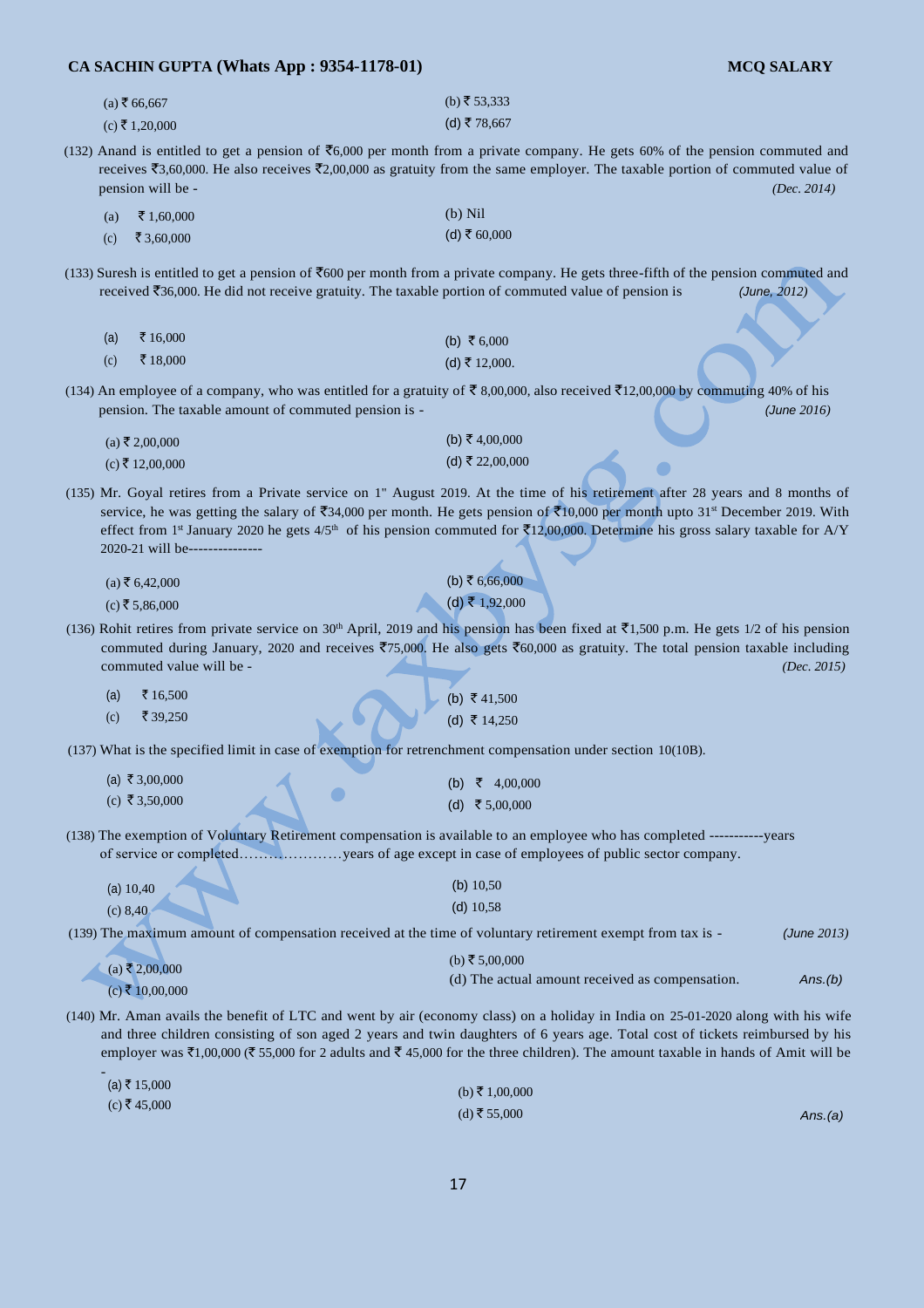(141) Which of the following is not correct about the approved superannuation fund \_ *(June, 2015)* 

- (a) Employees' contribution qualifies for deduction (b) Any amount contributed by the employer is under section 80C
- (c) Interest on accumulated balance is exempt from (d) income-tax
- Under some circumstances, payments from the fund are chargeable to income-tax

exempt from tax

- (142) Statutory provident fund is set up under the provisions of the Provident Funds Act, 1925 is applicable to --------
	- (a) Government organizations (c) Local authorities, (b) Semi-Government organizations, (d) All of the above
- (143) Mr.Sharma retires from a Private service on 31st August 2019. At the time of his retirement after 28 years and 4 months of service, he was getting the salary of  $\bar{\tau}$  34,000 per month. He gets  $\bar{\tau}$ 5,00,000 (including accumulated interest of  $\bar{\tau}$  1,00,000) from recognised provident fund. The employer and Mr. Jain has made a matching contribution. Compute his Income from salary for Assessment Year 2020-21-
	- $(a) \bar{z}$ 1,36,000  $(c)$  ₹3,86,000  $(b)$  ₹6,36,000  $(d)$ ₹3,36,000
- (144) Mrs. Meetu retired from service with Earth Ltd. on *31st* January, 2020. She received the following amounts from unrecognised provident fund: *(i)* Own contribution  $\bar{\tau}$  1,50,000; *(ii)* Interest on own contribution  $\bar{\tau}$  21,000; *(iii)* Employer's contribution  $\bar{\tau}$  1,10,000; and *(iv)* interest on employer's contribution  $\bar{\tau}$  15,000. How much of the receipt is chargeable to tax as income from salary –

*(June 2016)* 

- $(a)$  ₹21,000  $(c)$  ₹1,25,000  $(b) ₹15,000$  $(d)$ ₹1,71,000
- (145) Mr. Bansal retires from a Private service on 1 st August 2019. At the time of his retirement after 28 years and 4 months of service, he was getting the salary of  $\bar{\mathfrak{F}}34,000$  per month. He gets  $\bar{\mathfrak{F}}5,00,000$  (including accumulated interest of  $\bar{\mathfrak{F}}1,00,000$ ) from unrecognised provident fund. The employer and Mr. Bansal has made a matching contribution. Compute his Income from salary for Assessment Year 2020-21 :

| (a) ₹ 1,36,000 | (b) ₹ 6,36,000 |
|----------------|----------------|
| (c) ₹ 3,86,000 | (d) ₹ 3,36,000 |

(146) Deduction u/s 80C on employee's contribution is not available in case of :

| (a) Statutory Provident Fund                                                       | (b) Recognised Provident Fund |
|------------------------------------------------------------------------------------|-------------------------------|
| (c) Unrecognised Provident Fund                                                    | (d) Public Provident Fund     |
| (147) Employer's contribution to recognised provident fund is taxable in excess of | of salary:                    |

(a) 12% (b) 9.50% (c) 9 % (d) 8.50%

(148) For the year ended 31<sup>st</sup> March, 2020, Prakash receives a salary of  $\bar{\mathfrak{T}}2,80,000$ . His contribution to employee's recognised provident fund account is  $\overline{5}59,000$  and matching contribution has been made by employer. Taxable income of Prakash will be ------

*(Dec. 2014)* 

| (a) ₹ 1,96,400 | (b) ₹2,46,400   |
|----------------|-----------------|
| (c) ₹ 3,39,000 | (d) ₹ 2,80,000. |

(149) Lump sum payment at the time of retirement or termination of service received from unrecognised provident fund to the extent it consists of interest on employees contribution is :

(a) Taxable as salary (c) Fully exempt from tax (b) Taxable under Income from other sources (d) Taxable as business Income

(150) Mr. R (65 years) submits the following information for the Assessment year 2020-21 :

Gross salary -  $\overline{\xi}$  8,80,000

Income from other sources - ₹ 60,000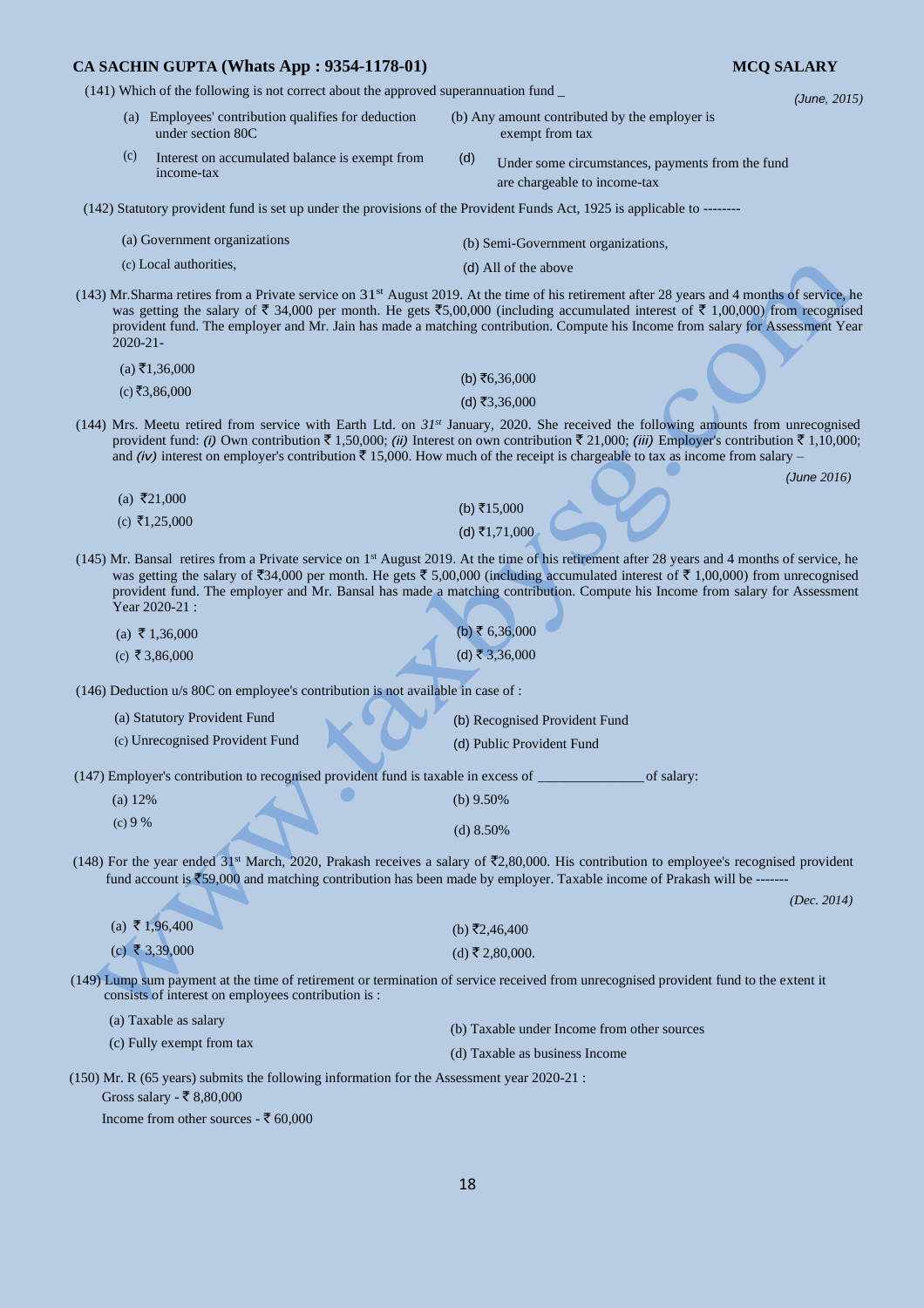| Contribution to PPF - ₹ 70,000  |                                                                                                                                                                                                                                                                   |             |
|---------------------------------|-------------------------------------------------------------------------------------------------------------------------------------------------------------------------------------------------------------------------------------------------------------------|-------------|
| Compute the tax liability of A. |                                                                                                                                                                                                                                                                   |             |
| $(a)$ ₹ 74,000                  | (b) ₹ 97,000                                                                                                                                                                                                                                                      |             |
| (c) ₹76,960                     | (d) ₹99,970                                                                                                                                                                                                                                                       |             |
| would be                        | (151) Government of India paid salary of ₹ 51akh and allowances/perquisites valued at ₹ 2.20 lakh to a person who is citizen of<br>India for the services rendered by him outside India for 5 months during the previous year. His total income chargeable to tax |             |
| ₹7,20,000<br>(a)                | (b) ₹5,00,000                                                                                                                                                                                                                                                     | (Dec. 2015) |
| (c) ₹6,10,000                   | $(d)$ Nil                                                                                                                                                                                                                                                         |             |
|                                 | $(150)$ D this is smallered in a comparison with council action of $\pm$ 0.60,000 (comparison). The comparison with income temporary $0.00$ and                                                                                                                   |             |

(b) ₹ 7,40,000 (152) Rohit is employed in a company with annual salary of  $\bar{\tau}$  8,60,000 (computed). The company paid income-tax of  $\bar{\tau}$  37,000 on his non-monetary perquisites. He paid  $\bar{\tau}$  1,20,000 to recognised provident fund during the year 2019-20 His total income would be

| $\int$ (a) $\bar{z}$ 7,77,000 |  |
|-------------------------------|--|
| (c) ₹7,97,000                 |  |

(d) ₹ 7,60,000  $(0, 5, 7, 97, 000)$  (a)  $(3, 7, 60, 000)$  (bec. 2015)

 $\bullet$ 

(153) Anil is employed in a company with annual salary of  $\bar{\tau}$  8,60,000 (computed). The company paid income-tax of  $\bar{\tau}$  37,000 on his monetary perquisites. He paid  $\bar{\tau}$  1,20,000 to recognised provident fund during the year 2019-20. His total income would be

| (a) ₹7,77,000 |  |
|---------------|--|

 $(c)$  ₹7,97,000

(b) ₹7,40,000  $(d)$  ₹7,60,000